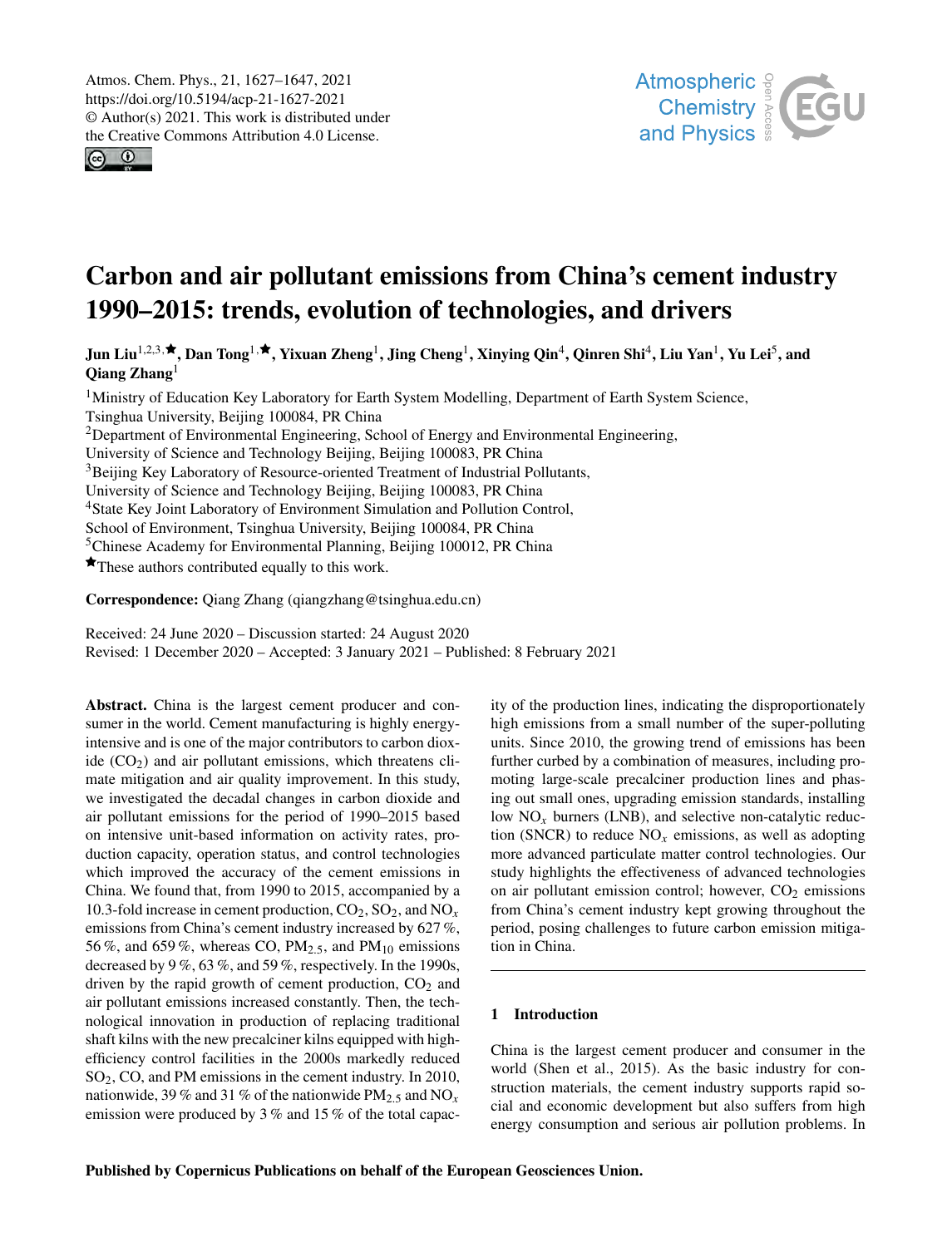1990, China's cement output was 210 million t (National Bureau of Statistics, 1991). By 2015, the total cement production in China increased to 2359 million t (National Bureau of Statistics, 2016), which was a 10.3 times higher output than in 1990 and accounted for 58 % of global total production in 2015 (USGS, 2015). The cement industry is energyintensive, representing 208 million t of coal consumption in 2012 and accounting for 6 % of the total industrial coal use (China Cement Association, 2015). It is a major  $CO<sub>2</sub>$  emitter due to high energy intensity and the dissociation of carbonate during the clinker production process. At the same time, the cement industry contributes substantially to the emissions of air pollutants, especially particles,  $NO_x$ , and  $SO_2$ . According to previous estimates for 2005, the cement industry contributed 13 %, 27 %, 29 %, 5 %, 6 %, and 8 % of national total CO<sub>2</sub>, PM<sub>2.5</sub>, PM<sub>10</sub>, SO<sub>2</sub>, NO<sub>x</sub>, and CO emissions, respectively (Lei et al., 2011a). The substantial emissions of  $CO<sub>2</sub>$  and air pollutants from China's cement industry poses challenges to global climate mitigation and regional air quality improvements. Therefore, it is of great importance to develop a reliable and high-resolution cement emission inventory to facilitate atmospheric chemistry modeling and support greenhouse gas mitigation and air quality management.

Previously, greenhouse gas and air pollutant emissions from the cement industry in China were studied in several national and regional inventories. The cement industry is the second largest anthropogenic contributor to  $CO<sub>2</sub>$  emissions, and many studies focus on  $CO<sub>2</sub>$  emissions, energy intensity, energy-saving potential, and the cost of the cement industry (Liu et al., 2013; Xu et al., 2014; Shen et al., 2015; Zhang et al., 2015; Cai et al., 2016; Gao et al., 2017). In the atmospheric community, early studies calculated cement air pollutant emissions based on the proportion of coal combusted in cement kilns (Streets et al., 2003; Ohara et al., 2007). These studies did not distinguish the different kiln types and ignored process emissions which resulted in underestimations (Streets et al., 2006). The methodology was improved by introducing more detailed industrial source categories which allowed for the distinction of combustion and process emissions (Zhang et al., 2006, 2007, 2009). Subsequently, a dynamic and technology-based methodology with changing emission factors over a decade was developed which provided the historical trend of major air pollutants from China's cement industry (Lei et al., 2011a, b). In addition to conventional air pollutants, Hua et al. (2016) expanded the emission quantification to toxic heavy metals, including mercury, cadmium, chromium, lead, zinc, arsenic, nickel, and copper.

Despite remarkable improvements, there are still two major deficiencies in the current cement emission inventory of China. First, owing to limited information available at the unit level, there is no cement emission inventory that estimates the greenhouse gas and air pollutant emissions from individual clinker production lines and cement grinding plants, which is insufficient to provide an accurate and highresolution cement emission dataset for China. Second, with the economic development and upgrade of emission standards, there has been a dynamic transition in cement production and emission control technologies. Especially from 2010 to 2015, the production of cement has peaked, and the upgraded cement emission standards (GB 4915-2013) promoted more advanced emission control technologies in the cement industry. These time-dependent transitions should be implemented when constructing the historical trend of cement emissions in China.

Based on the background above, the aim of this study is to quantify the decadal changes in carbon dioxide and air pollutant emissions from China's cement industry, investigate the evolution technologies, identify the super-polluting units, and quantify the major drivers of the emission changes over a period of 25 years. The analysis is based on intensive unit-based information on activity rates, production capacity, operation status, and control technologies, which improves the accuracy of the estimation of cement emissions, provides a comprehensive view of the effectiveness of technologies on air pollutant emission control in the past, quantifies the contribution from different drivers to changes in emissions, and highlights the opportunities and challenges for the future mitigation of carbon dioxide and air pollutant emissions in China.

## 2 Materials and methods

#### 2.1 Activity rates

In this study, we developed a unit- and technology-based methodology for  $SO_2$ ,  $NO_x$ ,  $CO$ ,  $CO_2$ ,  $PM_{2.5}$ , and  $PM_{10}$ emissions in the cement industry for the 1990–2015 period. We calculated only the direct emissions from cement production; indirect emissions such as fuel use in the power plants due to electricity consumption and fuel use by vehicles for material transportation were not included.

Cement production involves a series of complex processes, including three basic stages: raw material preparation, clinker calcination, and cement grinding (Cao et al., 2016). CO,  $SO_2$ , and  $NO_x$  are only emitted from fuel combustion during the clinker calcination process; thus, we estimated the emissions of these pollutants by the amount of coal consumed in the cement kilns, and the coal use was calculated as the product of clinker production and annual energy intensity for the clinker production process.  $CO<sub>2</sub>$  is primarily emitted from two sources: fuel combustion and the calcination of calcium carbonates which we treated separately in the emission calculation. The emission of PM is more complex, involving the entire process of cement production, including both organized and fugitive emissions. Following our previous study, we applied a similar model framework with a dynamic methodology to consider the transition of various PM control technologies in different cement kilns under a series of emission standards and control policies (Lei et al.,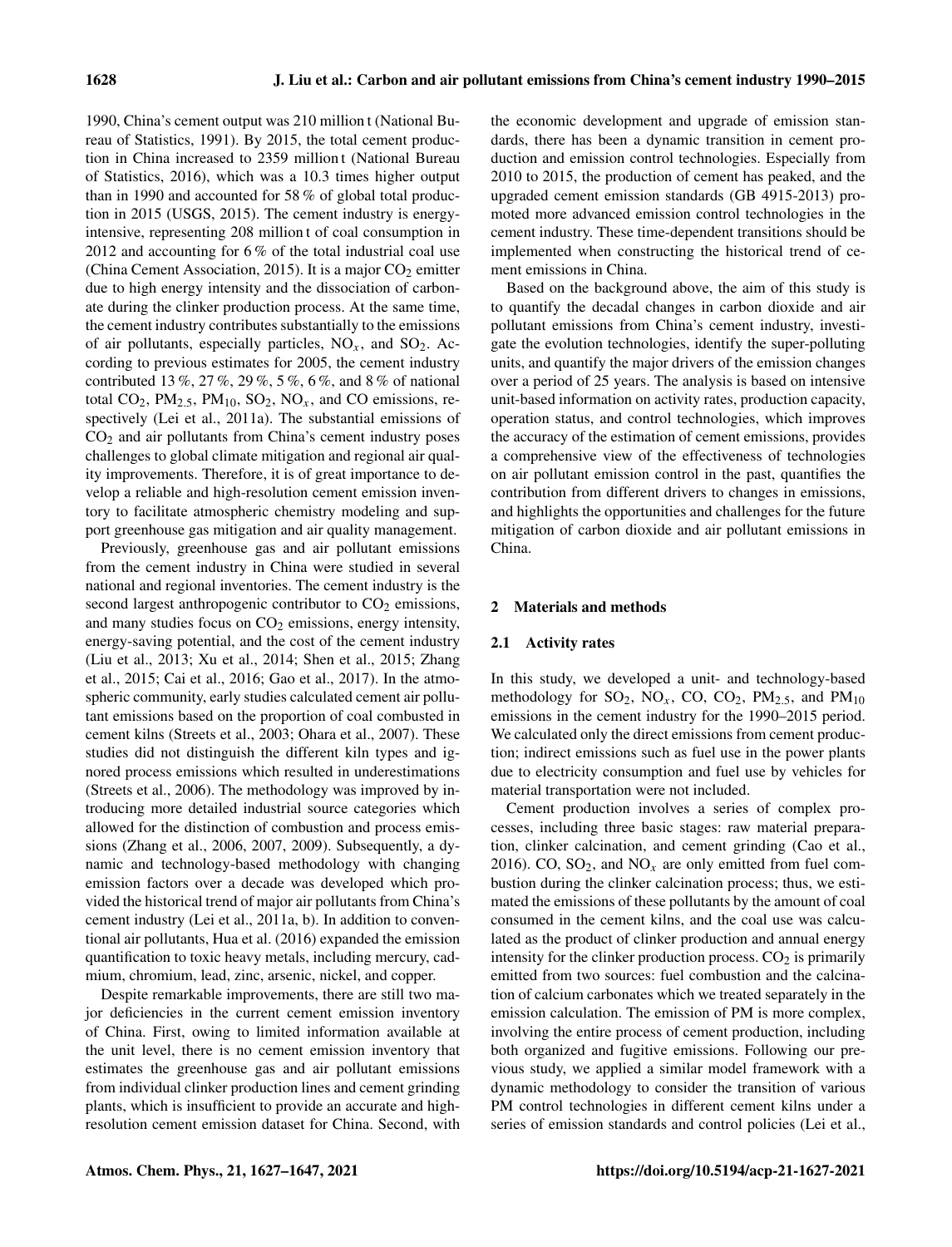#### J. Liu et al.: Carbon and air pollutant emissions from China's cement industry 1990–2015 1629

| Equation for emission estimation                                                                                                                                                                                                         |
|------------------------------------------------------------------------------------------------------------------------------------------------------------------------------------------------------------------------------------------|
| $E_{\text{PM}} = \sum P_{\text{clinker},i} \times \text{EF}_{\text{clinker},\text{PM},i} \times (1 - \eta_{\text{clinker},i}) + \sum P_{\text{cement},i} \times \text{EF}_{\text{grind},\text{PM},i} \times (1 - \eta_{\text{grind},i})$ |
| + $\sum P_{\text{clinker}, i} \times \text{EF}_{\text{clinker, fugitive}, PM, i} \times (1 - \eta_{\text{clinker, fugitive}, i})$                                                                                                        |
| + $\sum P_{\text{cement}, i} \times \text{EF}_{\text{grind, fugitive}, PM, i} \times (1 - \eta_{\text{grind, fugitive}, i})$                                                                                                             |
| $E_{\text{gas}} = \sum P_{\text{clinker},i} \times \text{EF}_{\text{clinker},\text{gas}} \times (1 - \eta_i)$                                                                                                                            |
| $= \sum_i P_{\text{clinker},i} \times \text{EF}_{\text{coal,gas}} \times \text{EI}_{\text{clinker}}$                                                                                                                                     |
| $\times$ (1 – $\eta_i$ )                                                                                                                                                                                                                 |
| $E_{\text{CO}_2} = \sum_i (P_{\text{clinker}, i} \times \text{EF}_{\text{calcination}, \text{CO}_2} + M_{\text{coal}, i} \times \text{EF}_{\text{coal}, \text{CO}_2})$                                                                   |
|                                                                                                                                                                                                                                          |

Table 1. Equations used for estimating emissions in China's cement industry.

EF: emission factor; *i*: the ID number of the cement production lines and grinding stations; E: the total emissions (tyr<sup>-1</sup>);  $P_{\text{clienter}}$ : clinker production (tyr<sup>-1</sup>);  $P_{\text{cement}}$ : cement production (tyr<sup>-1</sup>); EF<sub>clinker,PM</sub>: organized PM emission factor during the clinker calcination process (g kg<sup>-1</sup>);  $\eta_{\text{chiker}}$ : removal efficiency PM control technology during the clinker calcination process; EF<sub>grind,PM</sub>: organized PM emission factor during the cement grinding process ( $g kg^{-1}$ );  $\eta_{\text{grind}}$ : removal efficiency PM control technology during the cement grinding process; EF<sub>clinker,fugitive,PM</sub>: fugitive PM emission factor during the clinker calcination process (g kg<sup>-1</sup>);  $\eta$ <sub>clinker,fugitive</sub>: removal efficiency fugitive PM control technology during the clinker calcination process; E<sub>Fgrind,fugitive,PM</sub>: fugitive PM emission factor during the cement grinding process ( $g kg^{-1}$ );  $\eta_{grid, fugitive}$ : removal efficiency of fugitive PM control technology during the cement grinding process; EF<sub>clinker,gas</sub>: emission factor of gaseous species (SO<sub>2</sub>, NO<sub>x</sub>, and CO) per ton of clinker produced (gkg<sup>-1</sup>); *η*: removal efficiency of control technology for gaseous species (particularly for NO<sub>x</sub>); EF<sub>coal,gas</sub>: emission factor of gaseous species per ton of coal consumed (g kg<sup>-1</sup>); EI<sub>clinker</sub>: energy intensity of the clinker calcination process (kg coal (kg clinker)<sup>-1</sup>); EF<sub>calcination,CO<sub>2</sub>: CO<sub>2</sub> emission factor from clinker calcination (g (kg clinker)<sup>-1</sup>);  $M_{\text{coal}}$ : coal consumption during the</sub> clinker calcination process (tyr<sup>-1</sup>);  $EF_{coal,CO_2}$ : CO<sub>2</sub> emission factor from coal combustion (g (kg coal)<sup>-1</sup>).

2011a, b). The equations used to calculate various pollutants are summarized in Table 1.

Detailed unit-level data from 2010 to 2015 were obtained from the China Ministry of Ecology and Environment (unpublished data, hereafter referred to as the MEE database), including clinker and cement production, production capacity, operating and retiring dates, PM and  $NO<sub>x</sub>$  control technologies, and the coordinates of each unit. Overall, the database consists of 3125 clinker production lines and 4549 cement grinding stations of which 665 clinker production lines and 783 cement grinding stations have been retired since 2010. Based on the MEE database for 2010–2015, we derived the unit-level activity rates for the period 1990–2009 with a combination of data from statistics and the literature. We first calculated the provincial clinker and cement output from the existing data sources and then distributed the yearly provincial output among the cement production lines in each province by considering the age, kiln type, and capacity of each production line. In detail, we obtained the national and provincial cement output during 1990–2009 from China Statistical Yearbook (National Bureau of Statistics, 1991– 2010a) and China Industry Economy Statistical Yearbook (National Bureau of Statistics, 1991–2010b) and collected the national (2002–2009) and provincial (2005–2009) clinker output from China Cement Almanac (China Cement Association, 2001–2010). Additional data on provincial clinker output for some distinct years (such as 1993, 1994 and 1997) before 2005 were obtained from China Industry Economy Statistical Yearbook (National Bureau of Statistics, 1991– 2010b). The data on national clinker to cement ratio during 1990–2001 were adopted from the literature (Xu et al., 2012, 2014; Gao et al., 2017). To derive the clinker output for the early years on a national scale, we calculated the clinker output as the product of clinker to cement ratio and the cement output for the years of 1990–2001. On a provincial scale, we derived the clinker to cement ratio for each year of 1990–2004 based on a linear interpolation with the available year-specific provincial clinker to cement ratio from statistics and calculated the provincial clinker output as the product of provincial clinker to cement ratio and the provincial cement output using the national clinker output as a constrain. Therefore, in the emission database, the data on national and provincial clinker and cement output are consistent with existing data from statistics and the literature, but unit-level activity prior to 2010 is more uncertain because it is extrapolated based on the information of the age, kiln type, and capacity of each production line.

The energy efficiency of clinker production in China's cement industry has improved markedly over the past 25 years. The average energy intensity of clinker production has decreased from 5.41 GJ t clinker−<sup>1</sup> in 1990 to 3.73 GJ t clinker−<sup>1</sup> in 2015 (National Bureau of Statistics, 2016). The historical energy intensities of different kiln types were not available from statistics but have been reported in several studies (Lei et al., 2011a; Xu et al., 2012; Shen et al., 2014; Zhang et al., 2015; Hua et al., 2016). Originally, such information in a certain year was reported by the authority or research institutes, such as National Development and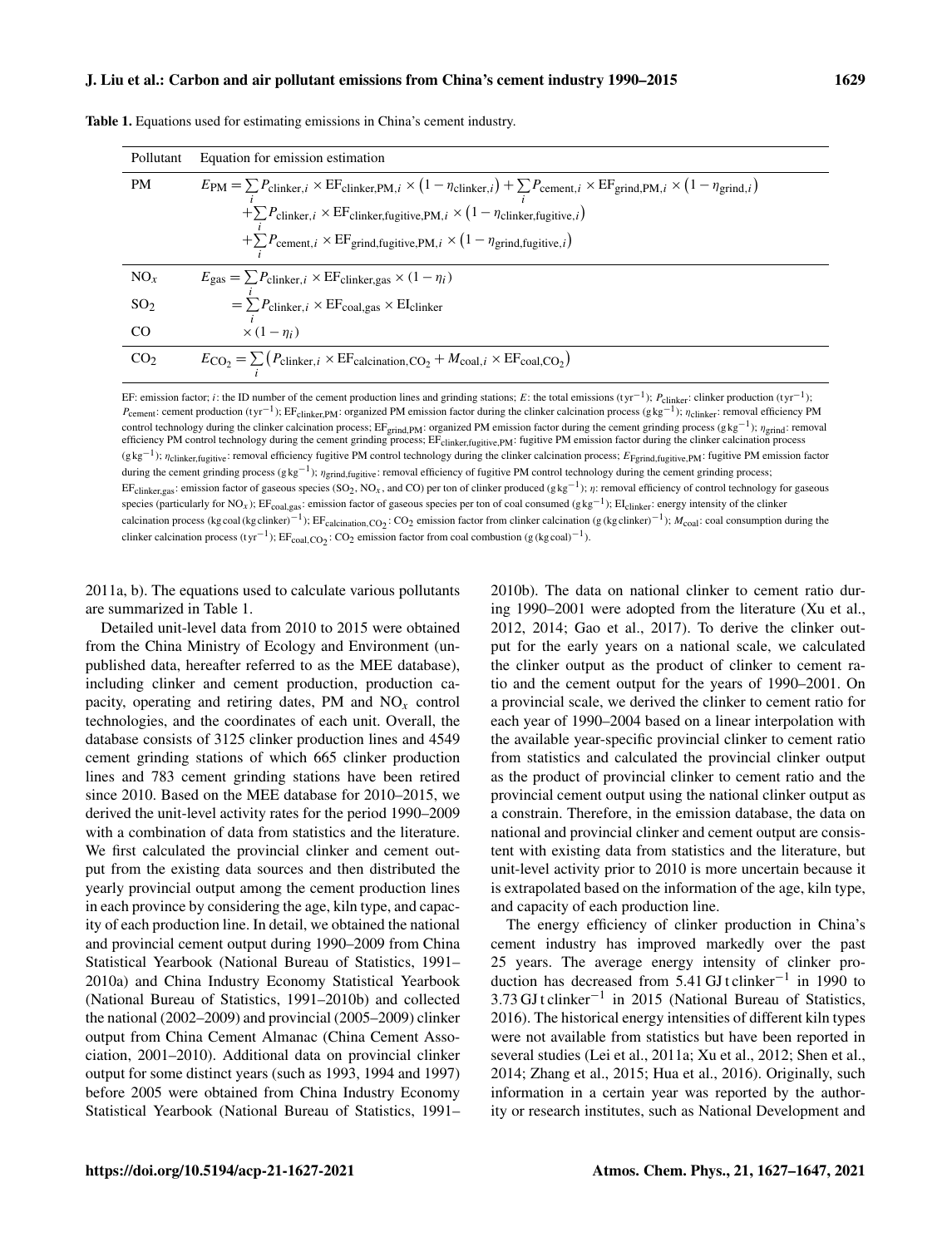

Figure 1. Linear regression of the logarithm of coal-use intensity for different kiln types. The kiln types include precalciner kilns (PCs), shaft kilns (SKs), and the other rotary kilns (ORs).

Reform Commission and China Academy of Building Research, and then was interpolated between years or averaged among different studies to derive the historical trend. There were discrepancies in the historical energy intensities because the data sources and calculation methods were varied among different studies. For example, Lei et al. (2011a) estimated the average coal intensity of precalciner kilns in 1990 was  $4.07 \text{ GJ}$ t clinker<sup>-1</sup>, whereas it was 3.66 GJ t clinker<sup>-1</sup> from the estimation of Xu et al. (2012). To avoid the bias introduced by one particular study, we collected all the available data and generated a linear regression between the logarithm of energy intensity (GJ t clinker−<sup>1</sup> ) and time in years to predict the energy intensity in each year (Fig. 1), which enabled the calculation of coal consumption for each production line. According to the model regression, the energy efficiency of precalciner kilns (PCs) is distinctly higher than that of shaft kilns (SKs) and the other rotary kilns (ORs). For example, the average energy intensity of PC, SK, and OR kilns in 2010 was 3.39, 4.21, and 4.84 MJ t clinker<sup>-1</sup>, respectively. Besides the linear model, we tried the nonlinear regression with the generalized additive model (GAM) as a sensitivity test and finally decided to present the results by linear regression since there were no significant differences between the two models and the linear regression has simple explicit expressions. The details on the comparison are discussed in the Supplement.

# 2.2 Emission factors

## 2.2.1  $CO<sub>2</sub>$

 $CO<sub>2</sub>$  emissions originate from both the thermal decomposition of limestone and the burning of fuels in a cement kiln. The methodology for estimating the  $CO<sub>2</sub>$  fuel emission factor follows the Intergovernmental Panel on Climate Change (IPCC) Guidelines for National Greenhouse Gas Inventories (IPCC, 2006), as presented in Eq. (1).

$$
EF_{\text{coal,CO}_2} = C \times R \times \frac{44}{12} \times H,\tag{1}
$$

where  $EF_{\text{coal,CO}_2}$  refers to the fuel emission factor of  $CO_2$  $(in g kg<sup>-1</sup>), C$  represents the carbon content of coal, R is the oxidation rate of coal, and  $H$  refers to the heating value of coal. We adopted 25.8 kg GJ<sup>-1</sup>, 98% and 20.908 GJ kg<sup>-1</sup> for the respective values of  $C$ ,  $R$ , and  $H$  of the raw coal in China (Cui and Liu, 2008) and derived the  $CO<sub>2</sub>$  fuel emission factor as  $1940 \text{ g kg}^{-1}$  coal (equivalent to  $92800 \text{ kg TJ}^{-1}$  coal), which is consistent with the values of 92 128–95 700 kg  $TJ^{-1}$ adopted in previous studies (Xu et al., 2012; Hasanbeigi et al., 2013; Chen et al., 2015; Tan et al., 2016).

The process  $CO<sub>2</sub>$  emissions are mainly from the decomposition of limestone and from the conversion of calcium carbonate (CaCO<sub>3</sub>) and magnesium carbonate (MgCO<sub>3</sub>) to CaO and MgO. Therefore, the process  $CO<sub>2</sub>$  emission factor can be estimated by the conservation of mass flow. In the absence of detailed data, it is widely accepted to use the IPCC default value of 510 kgt−<sup>1</sup> clinker without considering the emissions from  $MgCO<sub>3</sub>$  (IPCC, 2006). The Cement Sustainability Initiative (CSI) suggested calculating  $CO<sub>2</sub>$  emissions according to the CaO and MgO contents of clinker and recommended a default emission factor of  $525 \text{ kg } CO_2 t^{-1}$ clinker (CSI, 2005). Recently, Shen et al. (2016) conducted a nationwide sampling survey of 359 cement production lines across 22 provinces of China and estimated the  $CO<sub>2</sub>$  emission factor with detailed chemical data and production parameters, which was slightly lower than the values suggested by the international institutes (Shen et al., 2016). Therefore, we adopted the process  $CO<sub>2</sub>$  emission factor from this local Chinese study, i.e., 519.66, 499.83, and 499.83 kg t clinker<sup>-1</sup> for PC, SK, and OR kilns, respectively.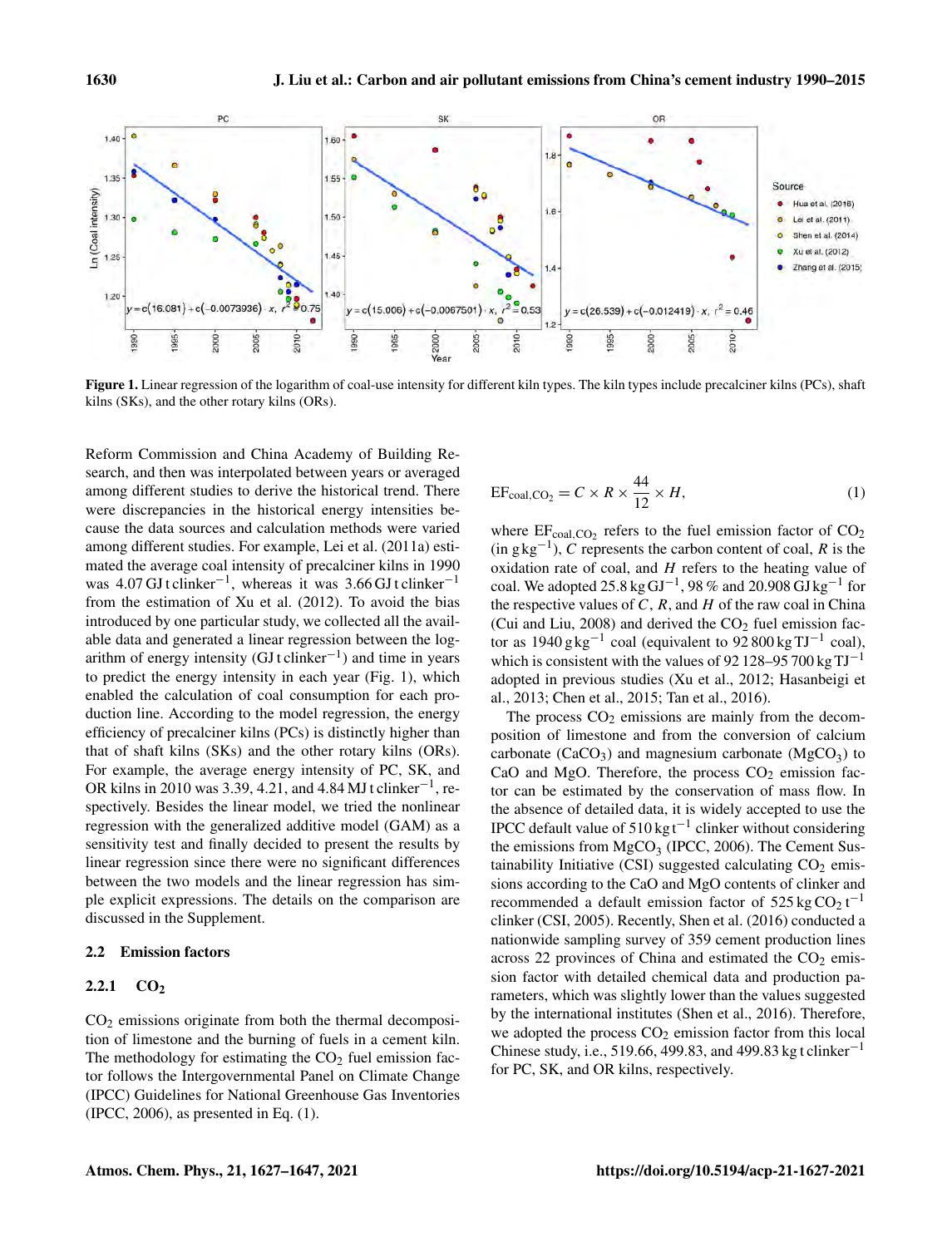# 2.2.2 SO<sub>2</sub>

 $SO<sub>2</sub>$  is primarily emitted from coal combustion in kilns. After emission, a proportion of  $SO<sub>2</sub>$  is absorbed by the reaction with calcium oxide (CaO). The  $SO_2$  emission factor is estimated by a mass balance approach based on the sulfur content of coal (Eq. 2):

$$
EFSO2 = SCC \times (1 - Sr) \times (1 - Ar),
$$
 (2)

where  $E_{\text{SO}_2}$  represents the  $\text{SO}_2$  emission factor, SCC is the sulfur content of coal,  $S_r$  is the faction of sulfur retention in ash, and  $A_r$  is the absorption rate of  $SO_2$  as a result of reaction with calcium oxide in kilns.

The SCC for each production line for each year was obtained from the provincial average SCC compiled in our previous studies (Lei et al., 2011a; F. Liu et al., 2015) due to a lack of production-line-based data. The  $SO<sub>2</sub>$  absorption rate is approximately 70 %–80 % in PC kilns but is much lower in SK and OR kilns (Su et al., 1998; Liu, 2006). We assumed the  $SO_2$  absorption rates for PC, SK, and OR to be 80%, 30 %, and 30 %, respectively (Lei et al., 2011a). The sulfur retention ratio in ash was assumed to be 25 % for all the production lines. Because the calcination process can absorb a large proportion of  $SO_2$  emissions, there are no additional SO<sup>2</sup> abatement technologies in the cement industry. With the parameters above, the  $SO<sub>2</sub>$  emission from each clinker production line was estimated as the product of coal consumption and the  $SO_2$  emission factor (Table 1).

## 2.2.3 CO

CO is the incomplete combustion product of fuel use during clinker calcination in kilns and is highly dependent on temperature and oxygen availability. Compared with rotary kilns, shaft kilns have a higher CO emission factor due to a lower operating temperature and less oxygen availability. Based on local experiments, the CO emission factors from different types of kilns were presented in previous studies on the emission inventory of China's cement industry (Lei et al., 2011a; Hua et al., 2016), ranging from 12.9 to 17.8, 135.4 to 155.7, and 17.8 kg t coal−<sup>1</sup> for PC, SK, and OR kilns, respectively. We summarized these studies and adopted the median EFs (emission factors) from the literature for this study, as shown in Table 2.

# 2.2.4  $NO_x$

Thermal  $NO<sub>x</sub>$  and fuel  $NO<sub>x</sub>$  are generated by fuel combustion in kilns during the clinker calcination process with a high temperature exceeding 1400 ◦C (Fan et al., 2014). Compared with shaft kilns, the operation temperature in rotary kilns is higher, which induces a higher  $NO<sub>x</sub>$  emission factor. In precalciner kilns, approximately half of the fuel is burned in the preheater at a lower temperature, so the  $NO<sub>x</sub>$ emission factor is lower than that of other rotary kilns (Bo and Hu, 2010). Previously,  $NO<sub>x</sub>$  emission factors were presented in several Chinese local cement emission inventory studies (Wang et al., 2008; Lei et al., 2011a; Hua et al., 2016), ranging from 10.9 to 15.3, 1.2 to 1.7, and 13.6 to 18.5 kg t coal−<sup>1</sup> for PC, SK, and OR kilns, respectively. In addition, based on a nationwide survey and measurements, the Chinese Research Academy of Environmental Sciences (CRAES) published the recommended  $NO<sub>x</sub>$  emission factor for the cement industry during China's first pollution census, i.e., the cement industry: 1.584–1.746 kg t clinker<sup>-1</sup> for precalciner kilns (equivalent to 9.7–10.7 kg t coal<sup>-1</sup>) and 0.202– 0.243 kg t clinker−<sup>1</sup> for shaft kilns (equivalent to 1.0–1.2 kg t coal−<sup>1</sup> ) (CRAES, 2011). By combining this research evidence, we adopted  $NO<sub>x</sub>$  emission factors for China's cement industry, as shown in Table 2.

Low  $NO<sub>x</sub>$  burners (LNBs) and selective non-catalytic reduction (SNCR) are the two major technologies to reduce  $NO<sub>x</sub>$  emissions from the cement industry. The application of LNB technology in China's cement industry dates back to the 1990s and has started to increase since 2009. During the 12th 5-year plan (FYP) period (2011–2015), the national emission of  $NO_x$  was required to be cut by 10%. Driven by the policy requirements, newly established large kilns have been widely equipped with LNB devices, and a number of existing kilns have also been transformed to apply LNB technology. From 2011 to 2015, the proportion of the number of kilns equipped with LNB technology increased from  $5\%$  to  $40\%$ , and correspondingly, the proportion of clinker manufactured in kilns equipped with LNB technology increased from 11 % to 50 %. The installation percentage of LNB in newly established kilns increased from 13 % to 64 %. The SNCR technology was developed later in the 2000s. During the 12th FYP, SNCR installation experienced unprecedented explosive growth. The penetration rate has increased even faster than that of the LNB technology, from 1 % of the number of kilns in service in 2011 to 88 % in 2015, and thus the proportion of clinker manufactured in kilns equipped with SNCR facility increased from 1 % to 97 %.

However, the actual operation condition of the de-NO<sub>x</sub> facilities is less than satisfactory because the online  $NO<sub>x</sub>$  emission inspection system is not adequate in the cement industry. According to the MEE database, a large proportion of the de- $NO<sub>x</sub>$  facilities (either LNB or SNCR) did not work properly after construction. For example, during the 2013– 2015 period, there were  $\sim 800$ ,  $\sim 1300$ , and  $\sim 1400$  cement kilns equipped with SNCR systems, but only 51 %, 54 %, and 73 % of these respective facilities were operating under normal conditions. Based on the information above, we assumed that the de-NO<sub>x</sub> devices were not in service before 2010, and the net  $NO<sub>x</sub>$  reduction rates from 2010 to 2015 for each production line were directly obtained from the MEE database.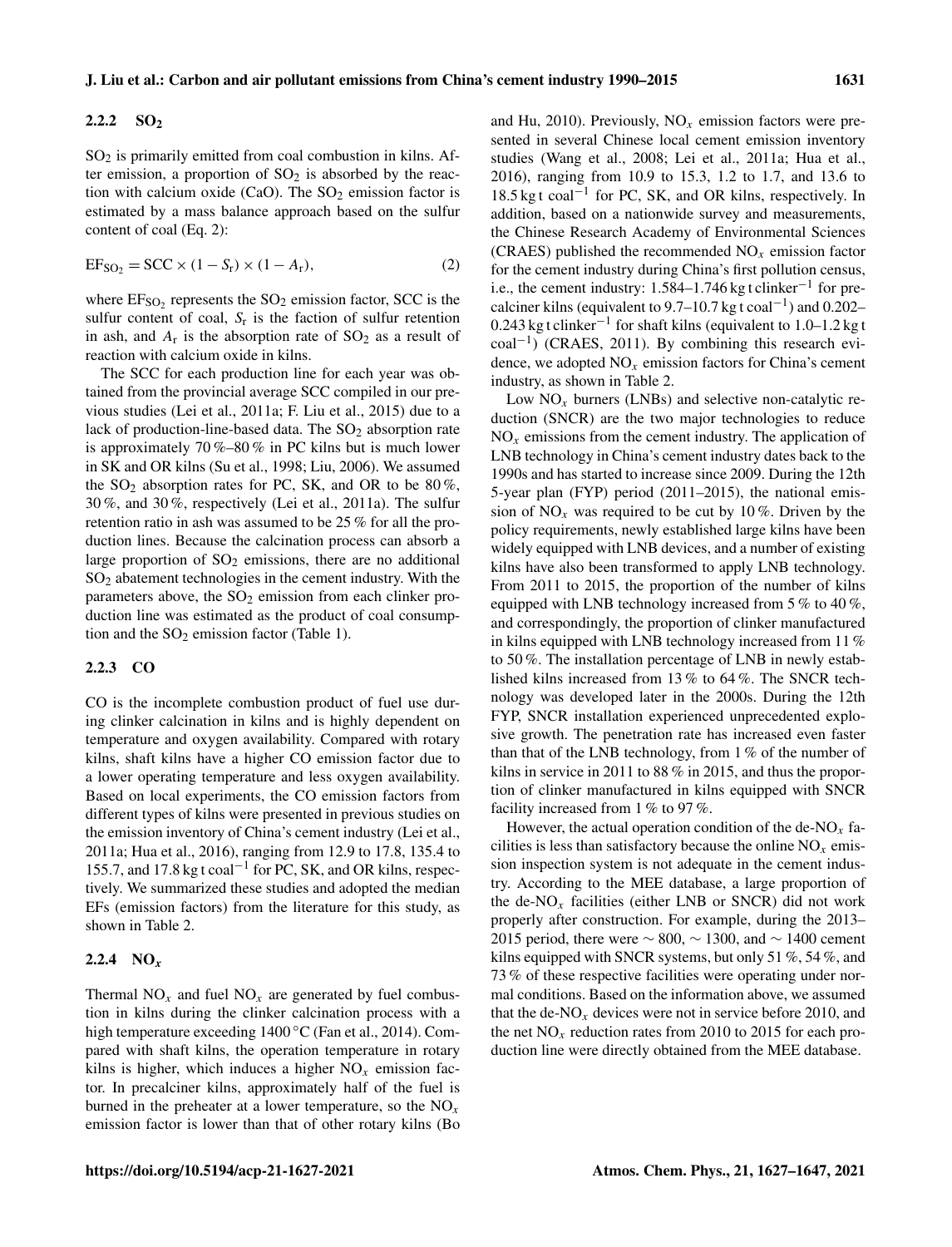| Kiln types | $SO_2^{a,b}$ $NO_r^a$ |      | CO <sup>a</sup> | CO <sub>2</sub>                                                                   | Reference                                  |
|------------|-----------------------|------|-----------------|-----------------------------------------------------------------------------------|--------------------------------------------|
| PC         | 3.2                   | 10.9 |                 | 15.35 $519.66 \text{ g kg}^{-1}$ (clinker)<br>$1940 \text{ g kg}^{-1}$ (coal)     | Wang et al. (2008)<br><b>CRAES</b> (2011)  |
| SK         | 13.1                  |      |                 | 1.2 145.55 499.83 g kg <sup>-1</sup> (clinker)<br>$1940 \text{ g kg}^{-1}$ (coal) | Lei et al. $(2011a)$<br>Shen et al. (2014) |
| <b>OR</b>  | 11.4                  | 13.8 | 17.8            | 499.83 $g kg^{-1}$ (clinker)<br>$1940 \text{ g kg}^{-1}$ (coal)                   | Hua et al. (2016)                          |

Table 2. Emission factors of  $SO_2$ , NOx, CO, and  $CO_2$  from cement kilns. The kiln types include precalciner kilns (PCs), shaft kilns (SKs), and the other rotary kilns (ORs).

<sup>a</sup> Unit:  $g \nvert g^{-1}$  of coal combusted in the cement kilns.

 $<sup>b</sup>$  National average SO<sub>2</sub> emission factors weighted by coal consumption.</sup>

## 2.2.5 Particulate matter

The particulate matter (PM) emissions are classified into three parts in this study: clinker production (including quarrying, crushing, calcination, and other processes), cement grinding, and fugitive emissions. The emission of PM is determined by the unabated emission factor of these processes and the reduction rates of PM emission control technologies. Since the PM emission factors are clinker and cement output-based factors, we did not specifically distinguish the fuel emissions from process emissions of PM in this study. We collected the unabated PM emission factor for clinker production and cement grinding from previous Chinese local studies (Lei et al., 2011a; Hua et al., 2016) and the recommended value compiled by CRAES during China's first pollution census (CRAES, 2011) from which we adopted the median value as the unabated PM emission factors for this study (Table 3). The mass fractions of  $PM_{2.5}$ ,  $PM_{2.5-10}$ , and  $PM_{\geq 10}$  relative to total particulate matter were derived from our previous study (Lei et al., 2011a).

Due to limited information available, the fugitive PM emissions from the cement industry have not been elaborately studied before. Tang et al. (2018) calculated the organized and fugitive PM emissions from the cement-producing process and estimated that the fugitive emissions contributed 44 % of the total PM emissions in 2014 in China. Following the same methodology, Wang et al. (2018) estimated nonfugitive and fugitive PM,  $PM_{10}$ , and  $PM_{2.5}$  emissions for the Beijing–Tianjin–Hebei region in 2016. The abated fugitive PM emission factors used in these studies were 0.1–0.4, 0.7, and 0.6 kgt<sup>-1</sup> for PC, SK, and OR kilns, respectively, and  $0.2-0.3 \text{ kg}t^{-1}$  for the cement grinding process. However, these emission factors were not directly applicable to establish the historical emission trend because the details on control efficiencies were missing. In this study, we adopted the median values of unabated fugitive PM emission factors compiled by CRAES for China's first pollution census (CRAES, 2011) and used the mass fraction of PM with different diameters from Wang et al. (2018) to derive the sizespecific PM emission factors (Table 3). The size distributions of PM<sub>2.5</sub>, PM<sub>2.5−10</sub>, and PM<sub>>10</sub> in fugitive PM emissions were assumed to be 10 %, 20 %, and 70 % for all the fugitive emission processes (Wang et al., 2018).

There are five major types of PM removal technologies in China's cement industry, i.e., cyclone (CYC), wet scrubber (WET), electrostatic precipitator (ESP), high-efficiency electrostatic precipitator (ESP2), and bag filters (BAG). We obtained the PM removal technological application for each production line in 2010 from the MEE database and developed the technology evolution model over the 1990–2015 period following our previous methodology (Lei et al., 2011a). Over the past decades, China has progressively issued four editions of emission standards for air pollutants in the cement industry (GB 4915-1985, GB 4915-1996, GB 4915- 2004, and GB 4915-2013) and has successively strengthened the particulate matter concentration limits of flue gas in kilns from 800 to  $20 \text{ mg m}^{-3}$ . The fugitive PM emission limits have also been included in the standards since GB 4915-1996 (Table S1 in the Supplement). According to the concentration limits of the four phases of emission standards, we divided the entire study period into four phases, i.e., 1990–1996, 1997–2004, 2005–2013, and 2014–2015. In each phase, the newly built units were designed to be equipped with the current advanced PM removal technologies recommended by the documentation for the compilation of emission standards of air pollutants for the cement industry. For the existing units, we combined the limited information on the penetration of PM control technologies from the MEE database and environmental statistics and built an evolution model to perform the technological transformation for the in-fleet units step by step, assuming that the larger and younger units were prioritized for technology upgrading and transformation. Finally, based on the removal efficiencies of each technology (Lei et al., 2011a) listed in Table 4, we modeled the evolution of unit-based PM emission factors for the 1990–2015 period (Fig. 2).

For fugitive PM emissions, there are a variety of control technologies, such as covering the open storage of materi-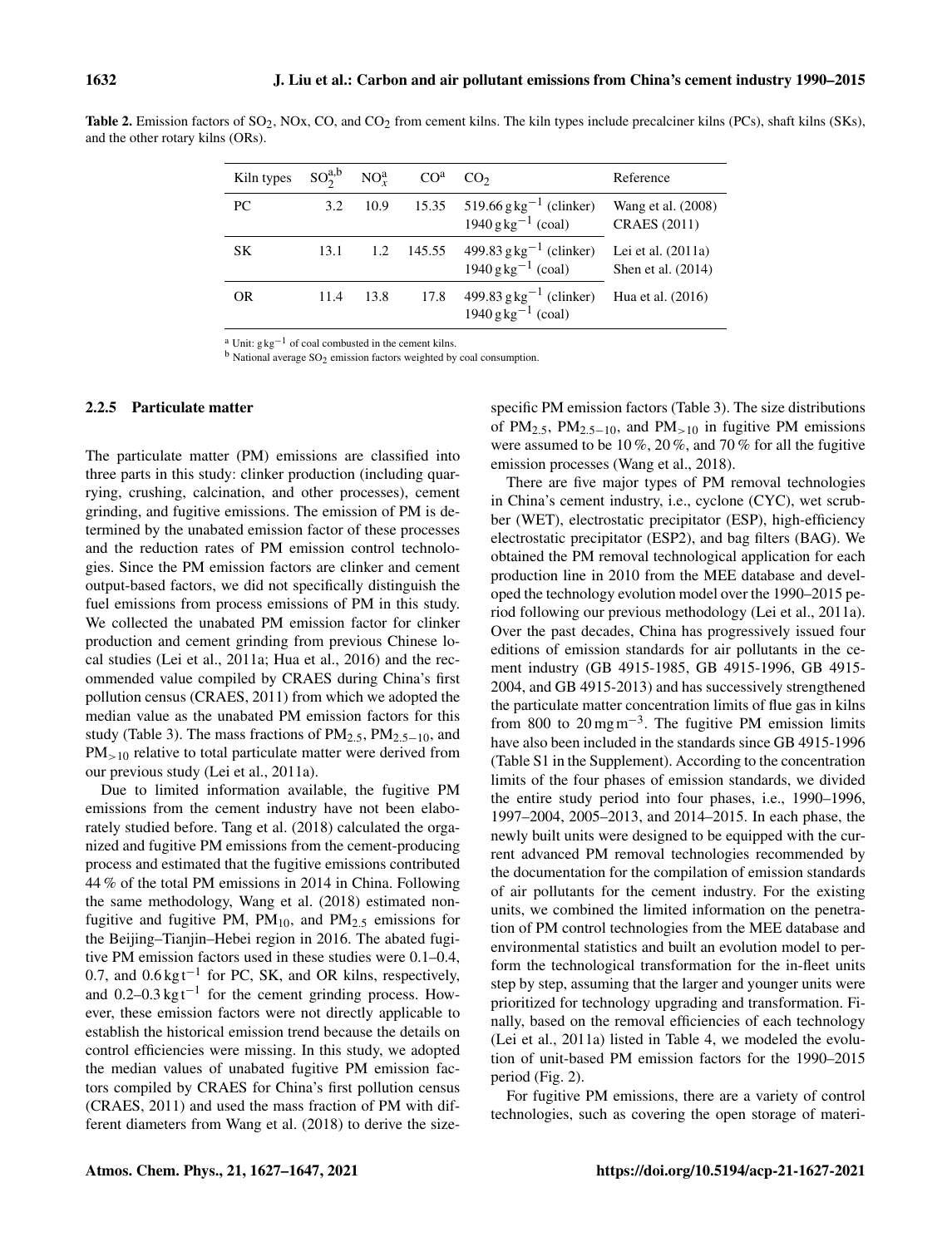|  |                                                      | <b>Table 3.</b> PM emission factors for clinker production, cement grinding, and fugitive emissions. The kiln types include precalciner kilns (PCs), |  |  |
|--|------------------------------------------------------|------------------------------------------------------------------------------------------------------------------------------------------------------|--|--|
|  | shaft kilns (SKs), and the other rotary kilns (ORs). |                                                                                                                                                      |  |  |

| Emission process                        |                                                   | <b>Total PM</b> | PM <sub>2.5</sub> | $PM_{2.5-10}$ | $PM_{>10}$ | EF ranges       | References             |
|-----------------------------------------|---------------------------------------------------|-----------------|-------------------|---------------|------------|-----------------|------------------------|
| Clinker production                      | PС                                                | 251.0           | 33.8              | 55.1          | 162.1      | $223.3 - 278.6$ | Lei et al. $(2011a)$ , |
| $(g \text{ kg}^{-1}$ clinker)           | SK                                                | 129.5           | 14.2              | 26.9          | 88.4       | $88.7 - 170.4$  | Hua et al. (2016),     |
|                                         | <b>OR</b>                                         | 270.5           | 30.8              | 55.5          | 184.2      | 262.5-278.5     | <b>CRAES 2011</b>      |
| Cement grinding $(g \, kg^{-1}$ cement) |                                                   | 35.1            | 1.4               | 4.2           | 29.5       | $20.3 - 50$     |                        |
| Fugitive                                | PC $(> 4000$ t clinker $d^{-1}$ )                 | 0.2             | 0.02              | 0.04          | 0.14       | $0.1 - 0.3$     | <b>CRAES 2011</b>      |
| $(g \text{ kg}^{-1} \text{ product})$   | PC (2000–4000 t clinker $d^{-1}$ )                | 0.3             | 0.03              | 0.06          | 0.21       | $0.1 - 0.5$     |                        |
|                                         | PC (< 2000 t clinker $d^{-1}$ )                   | 0.45            | 0.045             | 0.09          | 0.315      | $0.15 - 0.75$   |                        |
|                                         | SK                                                | 1.2             | 0.12              | 0.24          | 0.84       | $0.4 - 2.0$     |                        |
|                                         | <b>OR</b>                                         | 1.2             | 0.12              | 0.24          | 0.84       | $0.4 - 2.0$     |                        |
|                                         | Grinding ( $\geq 0.6$ million tyr <sup>-1</sup> ) | 0.6             | 0.06              | 0.12          | 0.42       | $0.2 - 1.0$     |                        |
|                                         | Grinding $(< 0.6$ million tyr <sup>-1</sup> )     | 0.9             | 0.09              | 0.18          | 0.63       | $0.3 - 1.5$     |                        |

Table 4. Removal efficiencies of PM control technologies (%).

| Technology                                        | $PM_{25}$ | $PM_{2.5-10}$ | $PM_{>10}$ |
|---------------------------------------------------|-----------|---------------|------------|
| $C$ yclone $(CYC)$                                | 10        | 70            | 90         |
| Wet scrubber (WET)                                | 50        | 90            | 99         |
| Electrostatic precipitator (ESP)                  | 93        | 98            | 99.5       |
| High-efficiency electrostatic precipitator (ESP2) | 96        | 99            | 99.9       |
| Bag filters (BAG)                                 | 99        | 99.5          | 99.9       |

als, collecting dust by PM removal facilities, reducing the transportation distance of raw materials, increasing the cleaning frequency of road dust, and so on. However, information on the implementation details of these technologies was scarce, which hindered us from establishing the unit-level technological evolution. Therefore, we estimated the average abatement rate of fugitive dust for the entire cement industry. According to the on-site measurements conducted by the China Building Materials Academy in 2009, the typical fugitive dust concentration observed 20 m from the factory boundary in the cement industry was  $0.336-2.56$  mg m<sup>-3</sup> (Wang et al., 2009). Therefore, we assumed the upper limit of 2.56 mgm−<sup>3</sup> as the unabated fugitive dust concentration, estimated the average fugitive PM abatement rates for each phase of emission standards, and interpolated the abatement rates across the entire study period (Fig. S3 in the Supplement).

# 2.3 Drivers to changes in emissions

We made a unit-level quantification of the contributions from six factors to the net changes in  $CO<sub>2</sub>$  and air pollutant emissions, i.e., cement production, changes in kiln types, improvement of energy efficiency, reduction of clinker to cement ratio, reduction of sulfur content in coal, and the implementation of the end-of-pipe control measures. Following our previous study on the power sector (F. Liu et al., 2015;

Wu et al., 2019), for a given period, we developed a series of hypothetical scenarios to estimate the contribution from each factor incrementally. For example, for the period of 2010– 2015, we built the baseline scenario by changing the cement output from the amount in 2010 to the amount in 2015 and then changed the other five factors incrementally to the situation in 2015. The difference between every consecutive step is an estimate of the contribution of each factor. Since the order of the factors may change the results, we calculated the average factor contributions through all the change sequences in the factors. We applied the method of hypothetical scenarios rather than the index decomposition approaches (such as the logarithmic mean Divisia index, LMDI) since we hope to explicitly quantify the effects of drivers at unit level.

# 2.4 Uncertainty analysis

Following the methodology demonstrated in our previous studies on the power sector (F. Liu et al., 2015; Tong et al., 2018), we performed an uncertainty analysis of the emissions estimated in this study at the national and unit levels with a Monte Carlo approach. The "uncertainty" was estimated by the 95 % confidential interval (CI) around the central estimate of the emission from 10 000 Monte Carlo simulations with a specific probability distribution of input parameters, such as activity rates, coal intensity, emission factors, abatement efficiency of control technologies, and so on. The prob-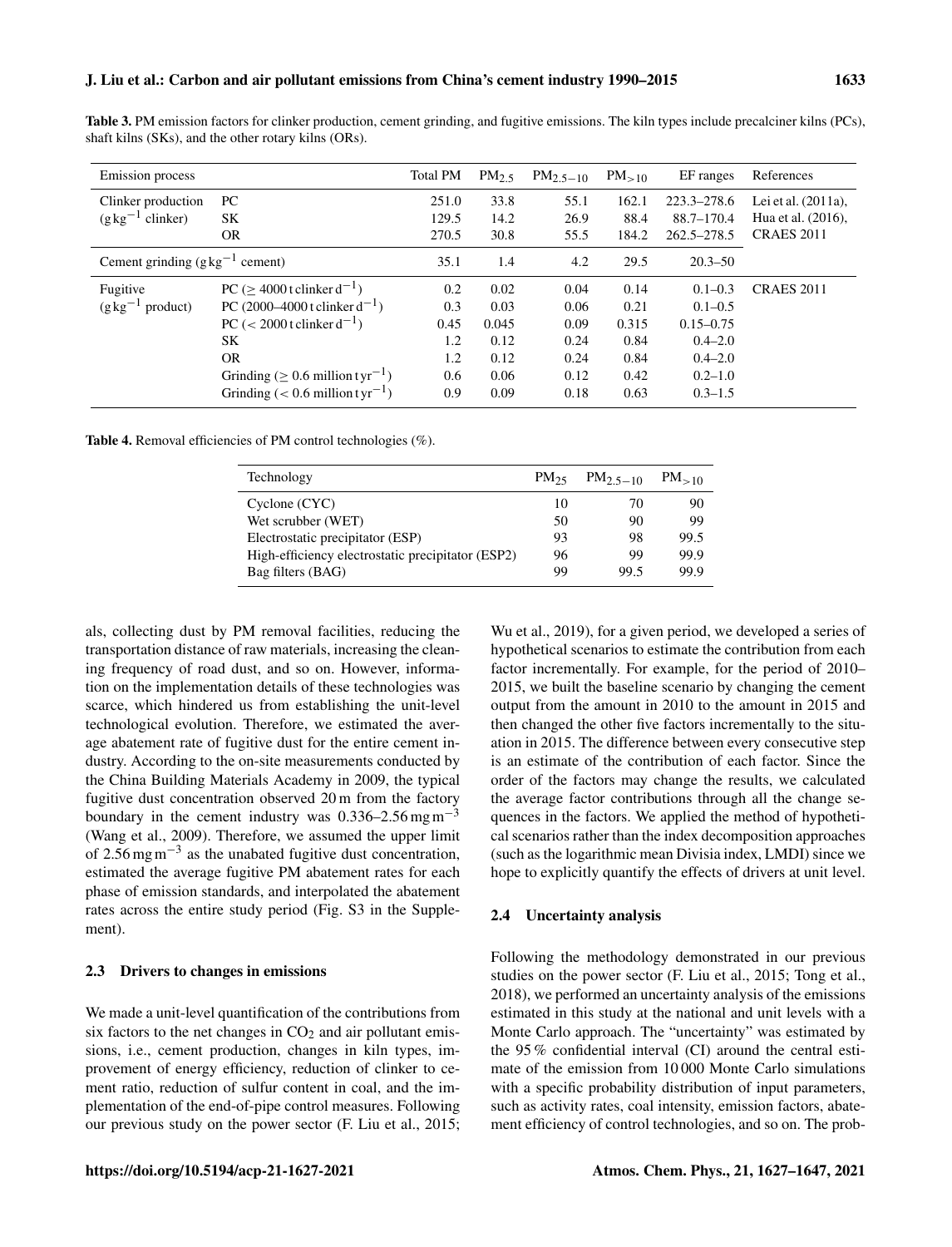

Figure 2. Evolution of  $PM_{2.5}$  removal technology and the average PM emission factors for each year.

ability distributions of the related parameters were based on adequate measurements (e.g.,  $CO<sub>2</sub>$  emission factors), model regressions (e.g., coal intensity), a literature review (Lu et al., 2011; Zhao et al., 2011; F. Liu et al., 2015; Wang et al., 2019), and our own judgment. Table S2 in the Supplement presents the detailed information on the probability distribution of the parameters used in the uncertainty analysis.

For the unit-level uncertainty analysis, the uncertainty level of emission estimates in the 1990–2009 period was regarded as larger than that in the 2010–2015 period because all the unit-level data were directly available from the MEE database for the later period. The uncertainties conveyed by input parameters, such as activity rates, emission factors, and control technologies, could vary with time. Therefore, we also estimated the uncertainty ranges of one representative clinker production line (a precalciner kiln with a capacity of 4000 t clinker d−<sup>1</sup> , equipped with LNB, SNCR, and a bag filter in 2015) for 2000 and 2015 to demonstrate the change in unit-level uncertainties. The probability distribution of the parameters that are different from the parameters used in the national uncertainty analysis is listed in Table S3 in the Supplement.

## 3 Results

# 3.1 Historical cement production and evolution of technologies

Driven by the economic development and urbanization process, China has experienced rapid growth in cement production and technological evolution in the cement industry. From 1990 to 2014, the production of cement and clinker increased from 0.21 and 0.16 billion t to 2.49 and 1.42 billion t, i.e., by 10.9 and 8.2 times, respectively (Fig. 3 and Table 5). The total production started to diminish in 2015 as a consequence of recent clean air actions (Zheng et al., 2018). Cement is a blending mixture of clinker and other additives, such as coal fly ash, plaster, clay, and so on. Typically, replacing clinker with other additives can reduce the energy intensity and  $CO<sub>2</sub>$  emissions. With raised clinker quality from an increased number of new kilns, less clinker is required to produce a given strength of cement; thus, the clinker to cement ratio decreased from 74 % in 1990 to 57 % in 2015.

In China, the shaft kilns, precalciner kilns, and other rotary kilns are the major kiln types for clinker calcination, representing 68 %, 7 %, and 25 %, respectively, of the total clinker production in 1990. Prior to 2004, shaft kilns dominated China's cement industry, accounting for over half of the clinker production; they were gradually replaced by new precalciner kilns from 2005 to 2015. Currently, the precalciner kiln is the dominant kiln type in China, and the proportions of the other two types are negligible. In accordance with the transition of kiln types, the share of kilns with different design capacities also varied during the 1990–2015 period. The small-scale production lines (< 2000 t clinker  $d^{-1}$ ), comprised mostly of shaft kilns, had a dominating role in the 1990–2000 period with a proportion exceeding 85 %, whereas the share of large-scale production lines ( $\geq 2000$  t clinker d−<sup>1</sup> ), majorly comprised of precalciner kilns, increased sharply afterwards, from 14 % in 2000 to 97 % in 2015.

To fulfill the rapidly growing demand for cement products and to achieve ever-stringent clean air targets at the same time, China's cement industry has undergone dramatic transitions in the production technology of cement kilns in recent years since 2010. Figure 4 shows the share of different kiln types in the newly built and retired production lines and the cumulative ratio of newly built and retired production lines by unit capacity. To draw the curve for the cumulative ratio, we summarized the number of production lines by capacity (t clinker d−<sup>1</sup> ) and calculated the ratio to the total number of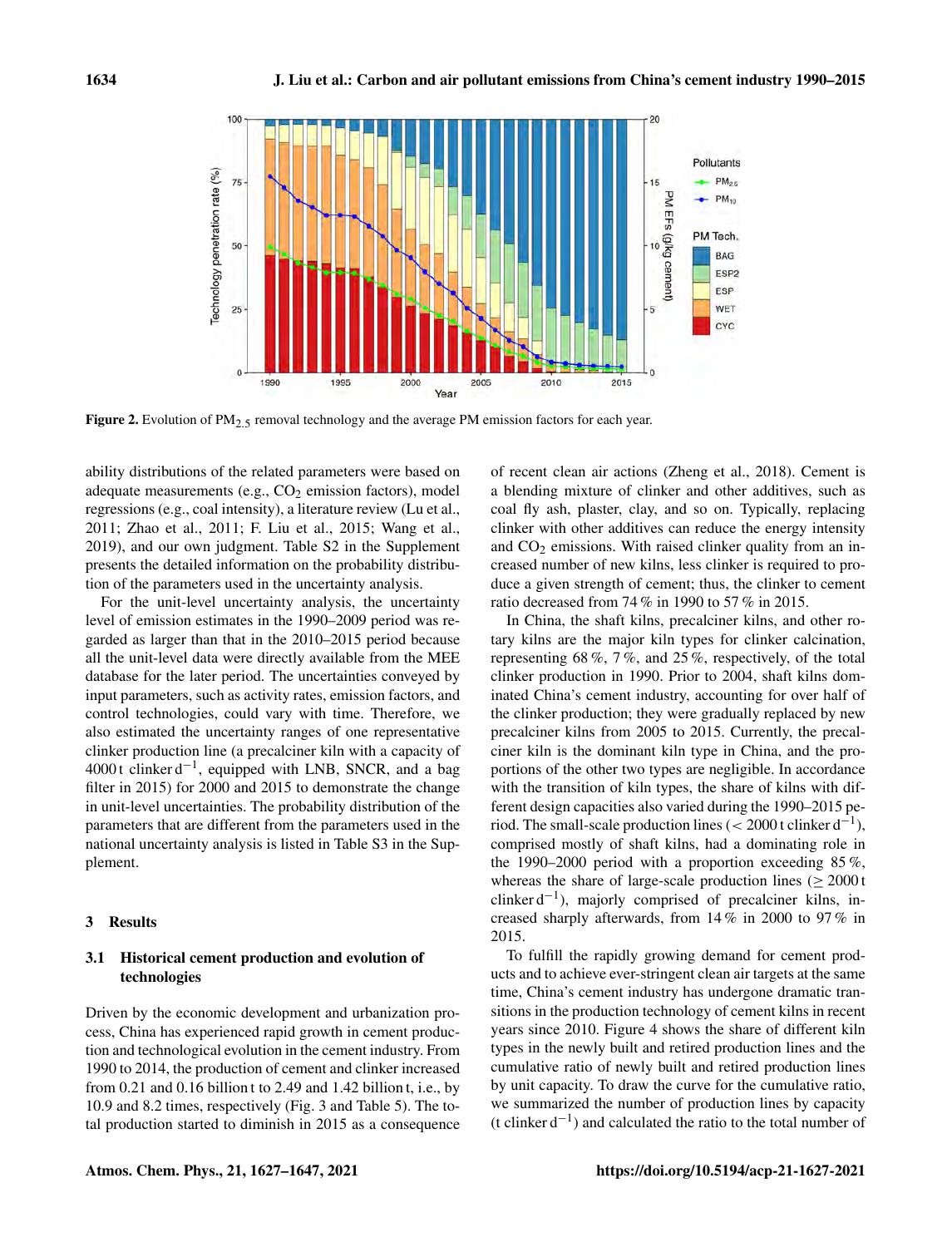

Figure 3. Clinker production by designed capacity (t clinker  $d^{-1}$ ) (a) and by different kiln types (b).

Table 5. Cement production, capacity sizes, energy intensity, and clinker to cement ratio in China during 1990–2015. The kiln types include precalciner kilns (PCs), shaft kilns (SKs), and the other rotary kilns (ORs).

| Category                        | Subcategory                        | 1990  | 1995  | 2000  | 2005  | 2010   | 2011   | 2012   | 2013   | 2014   | 2015   |
|---------------------------------|------------------------------------|-------|-------|-------|-------|--------|--------|--------|--------|--------|--------|
| Cement production               | PC                                 | 14.0  | 34.0  | 79.6  | 473.7 | 1487.9 | 1800.4 | 1967.3 | 2350.8 | 2447.4 | 2337.8 |
| $(million tvr^{-1})$            | <b>SK</b>                          | 143.2 | 384.6 | 431.3 | 525.2 | 367.5  | 280.8  | 230.1  | 63.2   | 38.3   | 16.2   |
|                                 | <b>OR</b>                          | 52.6  | 57.1  | 86.1  | 69.9  | 26.6   | 18.0   | 12.5   | 5.2    | 6.4    | 5.4    |
| Capacity size $(\% )$           | $< 2000$ t clinker d <sup>-1</sup> | 87.6  | 88.8  | 86.0  | 59.3  | 24.4   | 18.7   | 12.5   | 7.4    | 4.6    | 2.7    |
|                                 | 2000–4000 t clinker $d^{-1}$       | 10.5  | 9.8   | 10.5  | 23.4  | 29.1   | 29.9   | 30.3   | 30.7   | 30.4   | 28.5   |
|                                 | $>$ 4000 t clinker d <sup>-1</sup> | 1.9   | 1.5   | 3.4   | 17.3  | 46.5   | 51.4   | 57.3   | 61.9   | 65.0   | 68.8   |
| Energy intensity                | PC                                 | 3.93  | 3.78  | 3.65  | 3.51  | 3.39   | 3.36   | 3.34   | 3.31   | 3.29   | 3.26   |
| $(MJkg$ clinker <sup>-1</sup> ) | <b>SK</b>                          | 4.82  | 4.66  | 4.51  | 4.36  | 4.21   | 4.18   | 4.16   | 4.13   | 4.10   | 4.07   |
|                                 | <b>OR</b>                          | 6.21  | 5.84  | 5.48  | 5.15  | 4.84   | 4.78   | 4.73   | 4.67   | 4.61   | 4.55   |
| Clinker to cement ratio $(\%)$  |                                    | 74.0  | 71.8  | 76.2  | 70.6  | 62.9   | 62.8   | 59.9   | 57.0   | 57.1   | 56.6   |

production lines, from which we derived the cumulative ratio for each level of capacity. Therefore, the cumulative ratio represents the share of production lines with the capacity below a certain level. During the 2010–2015 period, there were 688 newly built cement production lines of which the precalciner kilns had a dominant proportion of 95 %. In contrast, there were 665 retired cement production lines of which the shaft kilns had a majority proportion of 79 %. In response to energy conservation and emission reduction policies, the number of newly built production lines decreased, and the capacity of these newly built production lines increased year by year. On the other hand, the number of retired production lines reached a peak during 2012–2013, and the capacity reduction dramatically extended to the large-scale production lines during 2014–2015 and was likely driven by the implementation of the new emission standard of the cement industry (GB4915-2013) and the Clean Air Action Plan issued in 2013.

## 3.2 Emission trends

Table 6 and Fig. 5 summarize the historical emissions of gaseous species and particulate matter in China's cement industry from 1990 to 2015. During the 25 years, cement production increased dramatically by 10.3 times. During that time, the  $CO_2$ ,  $SO_2$ , and  $NO_x$  emissions from the cement industry increased by 627 %, 56 %, and 659 %, whereas the CO, PM<sub>2.5</sub>, and PM<sub>10</sub> emissions decreased by 9%, 63%, and 59 %, respectively, indicating that significant technological transitions occurred in the past 25 years. As a major air pollution source in China, the cement industry contributed approximately 4 %, 7 %, 2 %, 9 %, 11 %, and 10 % of the national anthropogenic  $SO_2$ ,  $NO_x$ ,  $CO$ ,  $PM_2$ ,  $SM_{10}$ , and  $CO_2$ emissions (emissions from other sources were estimated by the Multi-resolution Emission Inventory for China, MEIC, model), respectively, in 2015.

#### 3.2.1  $CO<sub>2</sub>$  emissions

Figure 6 shows the historical  $CO<sub>2</sub>$  process and fuel emissions in China's cement industry. The total emissions of  $CO<sub>2</sub>$  increased in line with the growth of cement production. Driven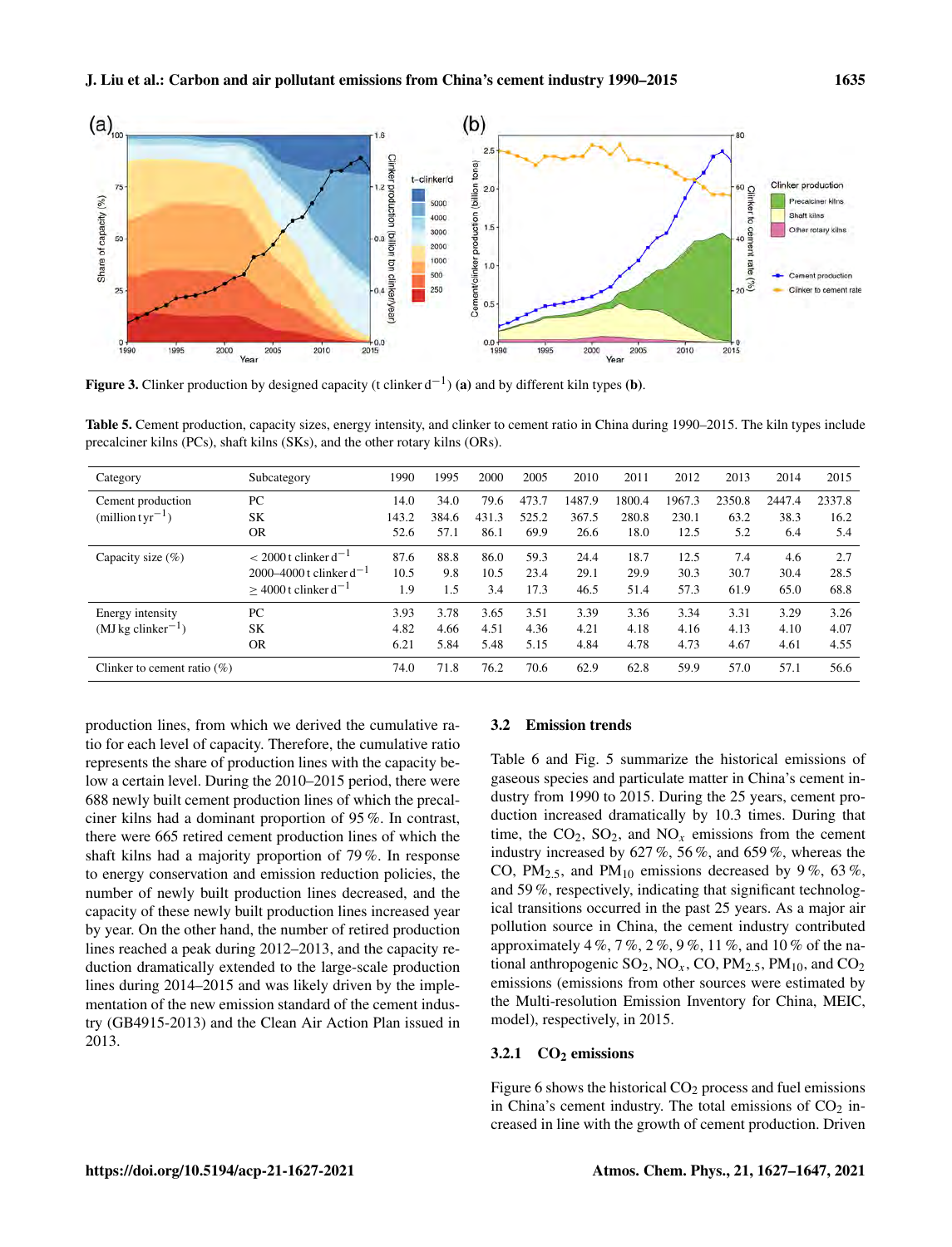

Figure 4. Share of kiln types in newly built and retired production lines and cumulative ratio of unit number by capacity of the production lines.



Figure 5. Emissions of  $SO_2$ ,  $NO_x$ ,  $CO$ ,  $CO_2$ ,  $PM_{2.5}$ , and  $PM_{10}$  in China's cement industry from 1990 to 2015.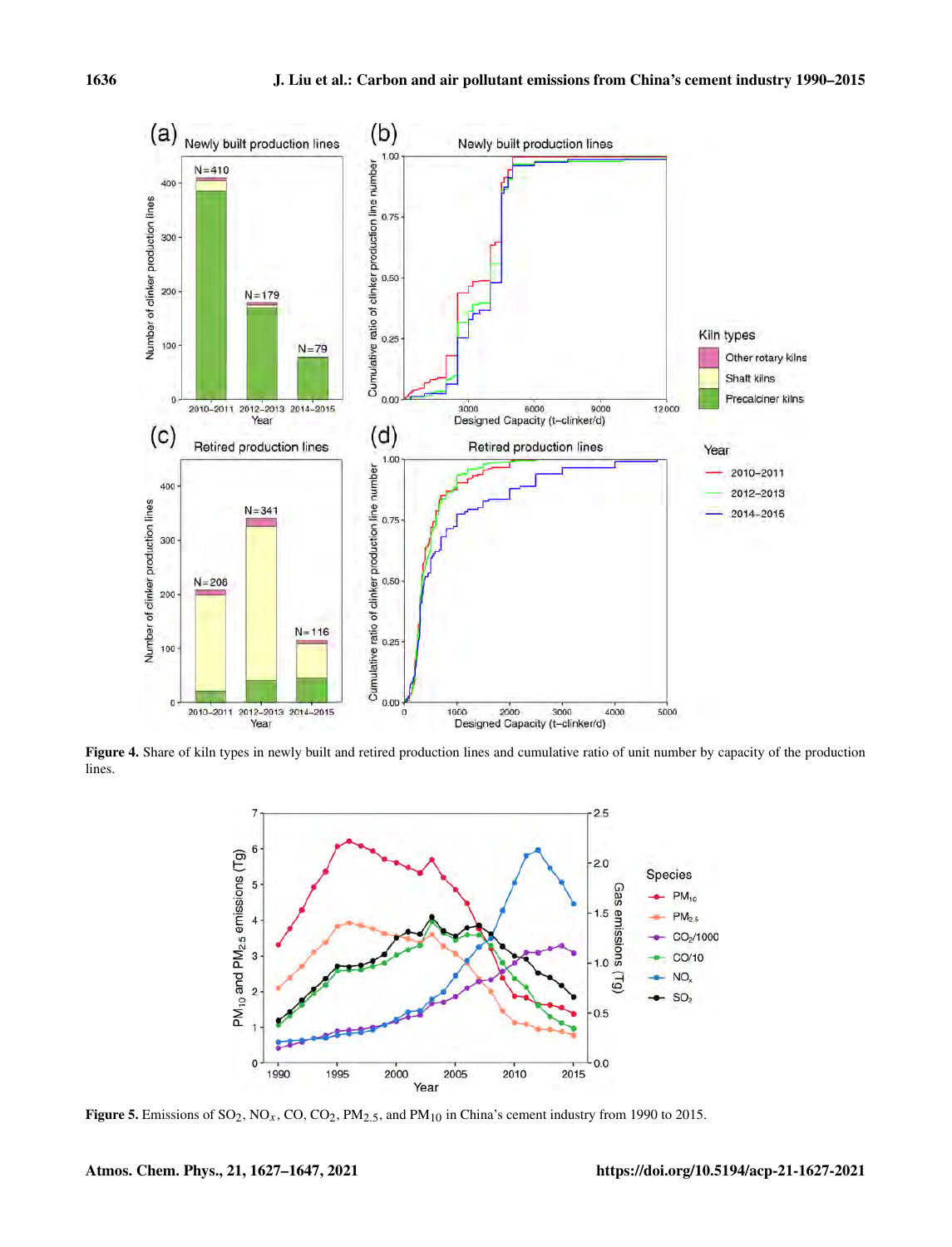| Subcategory                            | 1990                                                                       | 1995  | 2000  | 2005  | 2010 | 2011 | 2012 | 2013 | 2014 | 2015 |
|----------------------------------------|----------------------------------------------------------------------------|-------|-------|-------|------|------|------|------|------|------|
| <b>LNB</b>                             | 0.0                                                                        | 0.1   | 0.2   | 1.4   | 7.1  | 10.9 | 25.8 | 40.2 | 49.0 | 50.4 |
| <b>SNCR</b>                            | 0.0                                                                        | 0.0   | 0.0   | 0.0   | 0.6  | 0.9  | 14.4 | 64.1 | 92.9 | 97.2 |
| <b>CYC</b>                             | 46.2                                                                       | 41.5  | 26.5  | 12.8  | 0.5  | 0.3  | 0.1  | 0.1  | 0.1  | 0.0  |
| <b>WET</b>                             | 45.9                                                                       | 44.2  | 30.1  | 14.7  | 3.3  | 2.2  | 1.1  | 0.8  | 0.3  | 0.1  |
| <b>ESP</b>                             | 5.2                                                                        | 10.9  | 24.6  | 18.0  | 0.5  | 0.2  | 0.1  | 0.1  | 0.0  | 0.0  |
| ESP <sub>2</sub>                       | 0.0                                                                        | 0.0   | 4.2   | 17.2  | 21.2 | 19.9 | 18.5 | 16.3 | 14.7 | 13.0 |
| <b>BAG</b>                             | 2.7                                                                        | 3.4   | 14.6  | 37.4  | 74.5 | 77.4 | 80.2 | 82.8 | 85.0 | 87.0 |
| $SO_2$ (gkg <sup>-1</sup> )<br>cement) | 2.03                                                                       | 2.04  | 2.10  | 1.19  | 0.57 | 0.50 | 0.41 | 0.35 | 0.31 | 0.28 |
| $NO_x (g kg-1 cement)$                 | 1.00                                                                       | 0.59  | 0.73  | 0.82  | 0.96 | 0.99 | 0.96 | 0.81 | 0.72 | 0.68 |
| $CO (g \text{kg}^{-1} \text{ cement})$ | 18.07                                                                      | 19.40 | 18.06 | 11.53 | 4.48 | 3.62 | 2.62 | 1.92 | 1.61 | 1.47 |
| $CO2$ (kg kg <sup>-1</sup> cement)     | 0.72                                                                       | 0.68  | 0.70  | 0.62  | 0.53 | 0.53 | 0.50 | 0.47 | 0.47 | 0.47 |
|                                        | 10.05                                                                      | 8.05  | 5.96  | 2.86  | 0.60 | 0.52 | 0.43 | 0.39 | 0.35 | 0.33 |
| $PM_{10}$ (g kg <sup>-1</sup> cement)  | 15.83                                                                      | 12.76 | 9.40  | 4.54  | 1.00 | 0.88 | 0.74 | 0.67 | 0.62 | 0.58 |
| $SO_2$ (Tgyr <sup>-1</sup> )           | 0.43                                                                       | 0.97  | 1.25  | 1.27  | 1.07 | 1.04 | 0.90 | 0.86 | 0.78 | 0.66 |
| $NO_x (Tgyr^{-1})$                     | 0.21                                                                       | 0.28  | 0.44  | 0.87  | 1.80 | 2.07 | 2.13 | 1.95 | 1.81 | 1.59 |
| $CO (Tgyr^{-1})$                       | 3.79                                                                       | 9.23  | 10.78 | 12.33 | 8.44 | 7.60 | 5.80 | 4.64 | 4.01 | 3.46 |
| $CO2 (Pgyr-1)$                         | 0.15                                                                       | 0.32  | 0.42  | 0.67  | 1.00 | 1.11 | 1.10 | 1.14 | 1.18 | 1.10 |
|                                        | 2.11                                                                       | 3.83  | 3.56  | 3.06  | 1.13 | 1.09 | 0.95 | 0.94 | 0.88 | 0.77 |
| $PM_{10}$ (Tg yr <sup>-1</sup> )       | 3.32                                                                       | 6.07  | 5.61  | 4.86  | 1.88 | 1.84 | 1.64 | 1.63 | 1.55 | 1.37 |
|                                        | $PM_{2.5}$ (g kg <sup>-1</sup> cement)<br>$PM_{2.5}$ (Tgyr <sup>-1</sup> ) |       |       |       |      |      |      |      |      |      |

Table 6. Technological penetration, emission factors, and emissions of the cement industry in China during the 1990–2015 period.

by the 8.2-fold increase in clinker production from 1990 to 2014, the total  $CO<sub>2</sub>$  emissions in China's cement industry increased from 0.15 to 1.18 Pg; then the  $CO<sub>2</sub>$  emissions dropped to 1.10 Pg in 2015 as a result of the decrease in cement production (Fig. 5). The growth of  $CO<sub>2</sub>$  emissions was slightly lower than that of clinker production due to the offset effect from improved energy efficiency. Over the whole period of 1990–2015, the  $CO<sub>2</sub>$  process emissions increased from 77.7 to 694.2 Tg, i.e., by 7.9 times, which was consistent with the growth of clinker production, whereas the  $CO<sub>2</sub>$ fuel emissions increased more slowly from 73.5 to 405.9 Tg, i.e., by 4.5 times, because the energy intensity of cement kilns decreased significantly at the same time (Fig. 6). During the 1990–2015 period, the energy intensity of precalciner kilns, shaft kilns, and the other rotary kilns decreased by 17 %, 16 %, and 27 %, respectively. As a result, the proportion of  $CO<sub>2</sub>$  emissions from coal consumption also decreased from 49 % in 1990 to 37 % in 2015.

# 3.2.2 Gaseous air pollutant emissions

Figure 7 presents the historical emissions of gaseous air pollutants, including  $SO_2$ , CO, and  $NO_x$ , by different kiln types from 1990 to 2015. During the 1990–2003 period, the  $SO_2$ emissions increased from 0.43 to 1.46 Tg at an annual increasing rate of 10 % driven by the growth of cement production which was mainly manufactured in the highly polluting shaft kilns (Fig. 7). Then, the  $SO_2$  emissions decoupled with the increasing trend of cement production and decreased to 0.66 Tg in 2015. The emission decrease was due to the expanding technological transition from the old and polluting shaft kilns to the new and cleaner precalciner kilns which resulted in a much lower  $SO_2$  emission factor (Table 2). The CO emissions had a similar trend as the  $SO<sub>2</sub>$  emissions.

In contrast, the  $NO<sub>x</sub>$  emissions exhibited a longer period of growth than other gaseous pollutants. In the 1990s, the  $NO<sub>x</sub>$  emissions gradually increased at an annual growth rate of 7 % with the increase in cement production which was mainly manufactured in the shaft kilns and other rotary kilns. Since 2003, the rapid growth of cement production and the wide promotion of precalciner kilns to substitute the shaft kilns have accelerated the growth of  $NO<sub>x</sub>$  emissions from the cement industry because the precalciner kilns have a higher  $NO<sub>x</sub>$  emission factor under a higher operation temperature (Table 2). As a result, the  $NO_x$  emissions increased sharply from 0.64 Tg in 2003 to 2.13 Tg in 2012, i.e., by 235 %. During the 2011–2015 period, the 12th FYP required a national target of reducing  $NO_x$  emissions by 10%, which promoted the wide installation of LNB and SNCR devices in the cement industry (Fig. 8). In 2011, only 11 % and 1 % of the clinker was manufactured in kilns equipped with LNB and SNCR facilities, whereas by 2015, the percentages sharply increased to 50 % and 97 %. However, the actual operation condition of the de-NO<sub>x</sub> facilities was far from satisfactory. In 2011, among all cement kilns equipped with LNB or SNCR devices, only 20 % of the clinker was produced under normal operating conditions of de-NO<sub>x</sub> devices, and in 2015, the percentage increased to 81 %. Meanwhile, with technological improvements and a wider application of the de-NO<sub>x</sub> technologies, the national average  $NO<sub>x</sub>$  removal efficiency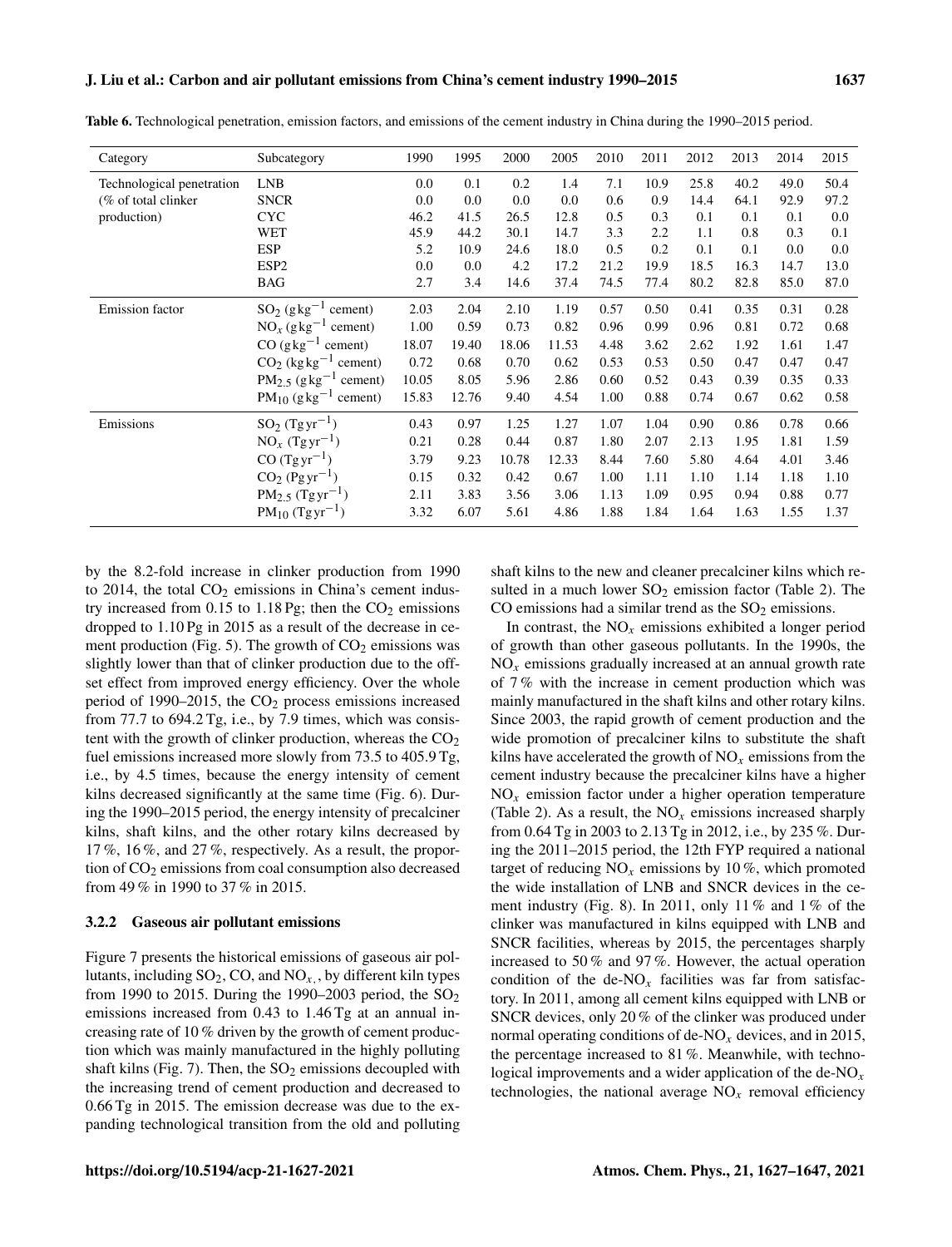

Figure 6. Historical CO<sub>2</sub> process and fuel emissions in China's cement industry from 1990 to 2015. The kiln types include the precalciner kilns (PCs), shaft kilns (SKs), and other rotary kilns (ORs).



Figure 7. Historical SO<sub>2</sub>, CO, and NO<sub>x</sub> emissions from different kiln types from 1990 to 2015. The kiln types include the precalciner kilns (PCs), shaft kilns (SKs), and other rotary kilns (ORs).

increased during the 5 year period and remained relatively stable at 38 %–43 %.

## 3.2.3 Particulate matter emissions

Figure 9 depicts the  $PM_{2.5}$  and  $PM_{10}$  emissions by different processes, including clinker calcination (precalciner kilns, shaft kilns, and the rotary kilns), cement grinding, and fugitive emissions. The respective  $PM_{2.5}$  and  $PM_{10}$  emissions decreased from 2.11 and 3.32 Pg in 1990 to 0.77 and 1.37 Pg in 2015, with two peaks occurring in 1996 and 2003 due to the combined effects of cement demand growth and environmental policies. The estimated PM emission trend from 1990–2008 was consistent with that reported in our previous study (Lei et al., 2011a). From 1990 to 1995, PM emissions increased rapidly, driven by the growth of cement production. The decline of PM emissions after 1996 was due to the implementation of the new emission standards for the cement industry issued in 1996 (GB4915-1996; Table S1) and the slowing down of the economy during the Asian financial crisis. Then there was a rebound of  $PM<sub>2.5</sub>$  emissions in 2003 which was driven by a short-term increase in clinker to cement ratio in that year (Fig. 2). Afterwards, despite a continuous increase in cement production at an annual growth rate higher than 10%, the PM emissions kept a downward trend. The decrease was due to the nationwide replacement of the shaft kilns with precalciner kilns and the application of high removal efficiency PM control technologies, such as highefficiency ESP and bag filters. During the 2003–2015 period, the Chinese government successively issued two versions of the air pollutant emission standard for the cement industry (GB4915-2004, GB4915-2013) which promoted the technological transition of cement production and PM control in China's cement industry.

The contribution from different processes to the total PM emissions changed significantly during the 25 years. In 1990, the polluting shaft kilns had the largest contribution to PM emissions, followed by other rotary kilns and the cement grinding process. In 2015, the emissions from the precalciner kilns were the largest contributor, followed by fugitive emissions and cement grinding processes. The PM emissions from rotary kilns and shaft kilns in 2015 were negligible. Over the whole study period, the contribution of organized emissions from clinker calcination and the cement grinding process was sharply reduced by the implementation of im-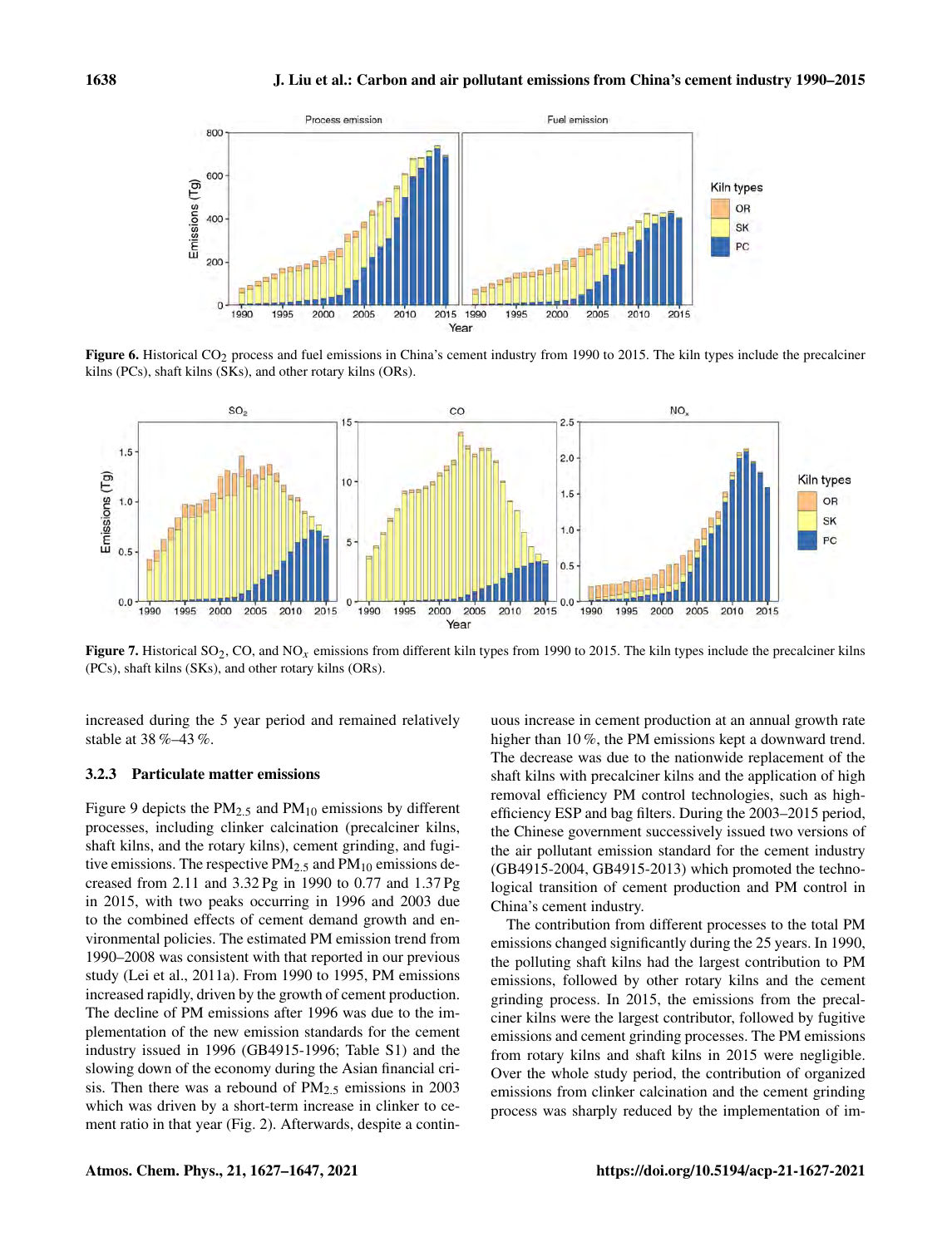

**Figure 8.** The application proportion (of clinker production amount) of de-NO<sub>x</sub> technologies (LNB, SNCR) (a) and the average de-NO<sub>x</sub> removal efficiency of kilns in which the de-NO<sub>x</sub> facilities are working (b).



Figure 9. Historical PM<sub>2.5</sub> and PM<sub>10</sub> emissions from different processes from 1990 to 2015. The kiln types include the precalciner kilns (PCs), shaft kilns (SKs), and other rotary kilns (ORs).

proved PM control technologies, whereas the contribution of unorganized fugitive emissions gradually occupied a larger proportion, from 2 % to 17 % for  $PM_{10}$  and from 1 % to 13 % for  $PM_{2.5}$ , indicating the necessity of more policy arrangements targeting fugitive emissions in China's cement industry.

Figure 10a further shows the historical  $PM_{2.5}$  emissions from the clinker calcination process by production capacity. Prior to 2003, the small-scale producers  $\ll 2000$  t clinker d−<sup>1</sup> ) dominated the emissions of China's cement industry with an average contribution of 90 % due to their leading roles in clinker production (Fig. 3) and the inefficiency of PM control technologies. After 2003, driven by the rapid development of new precalciner kilns, the share of small-scale production lines gradually declined (Fig. 3). However, a considerable fraction of  $PM_{2.5}$  emissions were still disproportionately produced by a small fraction of clinker production.

Figure S4 in the Supplement presents the PM control technology's penetration in production lines by different clinker production capacities and the proportion of different capacity producers relative to the number of production lines, clinker production, and PM2.<sup>5</sup> emissions in 2010 and 2015. In 2010, the small production lines ( $<$  500t clinker d<sup>-1</sup>) only represented 7 % of the clinker production but were responsible for 17 % of the  $PM_{2.5}$  emissions because more than 20 % of the production lines were still equipped with the outdated cyclone or wet scrubbers to reduce PM emissions (Fig. S4A). In 2013, the emission standard for air pollutants was strengthened to fulfill the targets under the Clean Air Action Plan (GB 4915-2013), which accelerated the phaseout of the small and outdated capacity and the transition of bag filters to meet the latest emission legislation. By 2015, 68 % of the clinker was produced in the cement kilns with a capacity that exceeded 4000 t clinker d−<sup>1</sup> , and the overall penetration rate of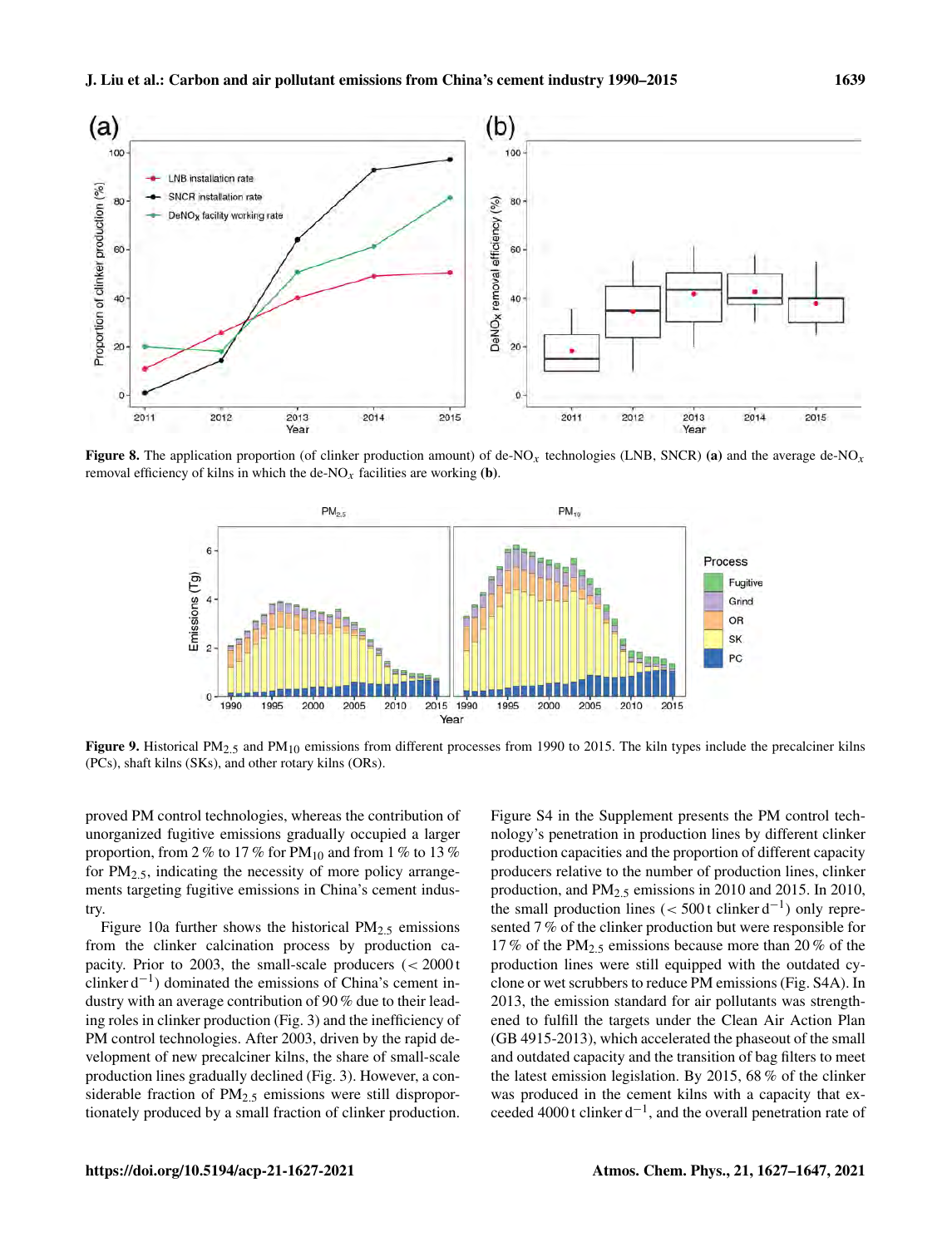

Figure 10. Historical PM<sub>2.5</sub> emissions from the clinker calcination process by capacity (a) and cumulative ratio of PM<sub>2.5</sub> emissions by capacity of the production lines during the 2010–2015 period (b).

the bag filters to the clinker output reached 87 % (Fig. S4B). Figure 10b shows the changing routes of  $PM_{2.5}$  emission distribution in production lines sorted by clinker production capacity. Overall, during the 2010–2015 period, the contribution of small capacity producers to the total  $PM_{2.5}$  emissions decreased significantly, and the proportion of large capacity producers gradually increased as a result of the rapid evolution of production technology in China's cement industry during recent years.

#### 3.2.4 Unit-level emissions

Figure 11 shows the unit-level  $PM_{2.5}$  and  $NO_x$  emissions during clinker calcination in production lines by capacity in 2010 and 2015, which highlights the most polluting production lines whose emission intensity is over the 90th percentile values of the emission intensity defined as the emissions per unit of capacity. During 2010–2015, dramatic changes had taken place in China's cement industry. In 2010, there were over 2400 cement production lines, in which PCs had a share of 54 % in terms of the number of production lines, followed by SKs with a considerable share of 44 %. Typically, the SKs had smaller capacities and older ages, which were majorly within the range of 100–1000 t clinker d<sup>-1</sup> and which started to operate before 2000 but made substantial contributions to PM<sub>2.5</sub> emissions. In 2010, nationwide, 39 % and 31 % of the  $PM_{2.5}$  and  $NO_x$  emissions were produced by 3% and 15% of the total capacity, indicating the disproportionately high emissions from a small number of the super-polluting units. Specifically, the super-polluting units for  $PM_{2.5}$  were dominated by SKs, whereas the super-polluting units for  $NO_x$ were majorly PCs. In 2015, driven by the rapid replacement of traditional SKs with PCs and the elimination of smallscale production lines, the disproportionalities were alleviated compared to the situation in 2015. Allowing for the dominant role of PC in China's cement industry since 2015, future mitigation should focus on the control of cement demand growth, improvement of energy efficiency, and implementation of high-efficiency end-of-pipe emission control devices.

## 3.3 Provincial distribution of emissions

Figure 12 shows the provincial distribution of the clinker production and emissions of  $CO_2$ ,  $SO_2$ ,  $CO$ ,  $NO_x$ , and  $PM_{2.5}$ from China's cement industry in 2015. Anhui was the leading province with respect to  $CO<sub>2</sub>$  and air pollutant emissions due to its prominent role in clinker production nationwide. In 2015, the clinker output in Anhui was 136 Tg, accounting for 10 % of the national total, whereas the cement output in Anhui was only  $132 \text{ Tg}$  (5.6%). The overall clinker to cement rate in Anhui was 1.03, while the national clinker to cement rate was only 0.57, indicating that Anhui exports a large amount of clinker to other provinces (Liu et al., 2018; Shan et al., 2019). At the same time, it bears a heavier burden of emissions and air pollution from the cement industry than other provinces. In addition to Anhui, Guangdong, Sichuan, Henan, Shandong, and Guangxi were also important provinces for clinker production and emissions. The total emissions of the above six provinces contributed 40 %, 36 %, 39 %, and 38 % of  $CO_2$ ,  $PM_{2.5}$ ,  $NO_x$ , and  $SO_2$  emissions, respectively, driven by a 40 % share of the national total clinker production. In general, the provincial contribution of  $CO<sub>2</sub>$ emissions was consistent with the provincial clinker production, but the provincial contribution of air pollutants was not always consistent. For example, Sichuan, Guizhou, Guangxi, and Chongqing were the first four largest provinces with respect to  $SO_2$  emissions, together contributing 36 % of the national total, but they were not the first four leading provinces of clinker output because the sulfur content of coal in these four provinces was much higher than that in other provinces. Regarding  $PM_{2.5}$  and  $NO_x$  emissions, the variation in the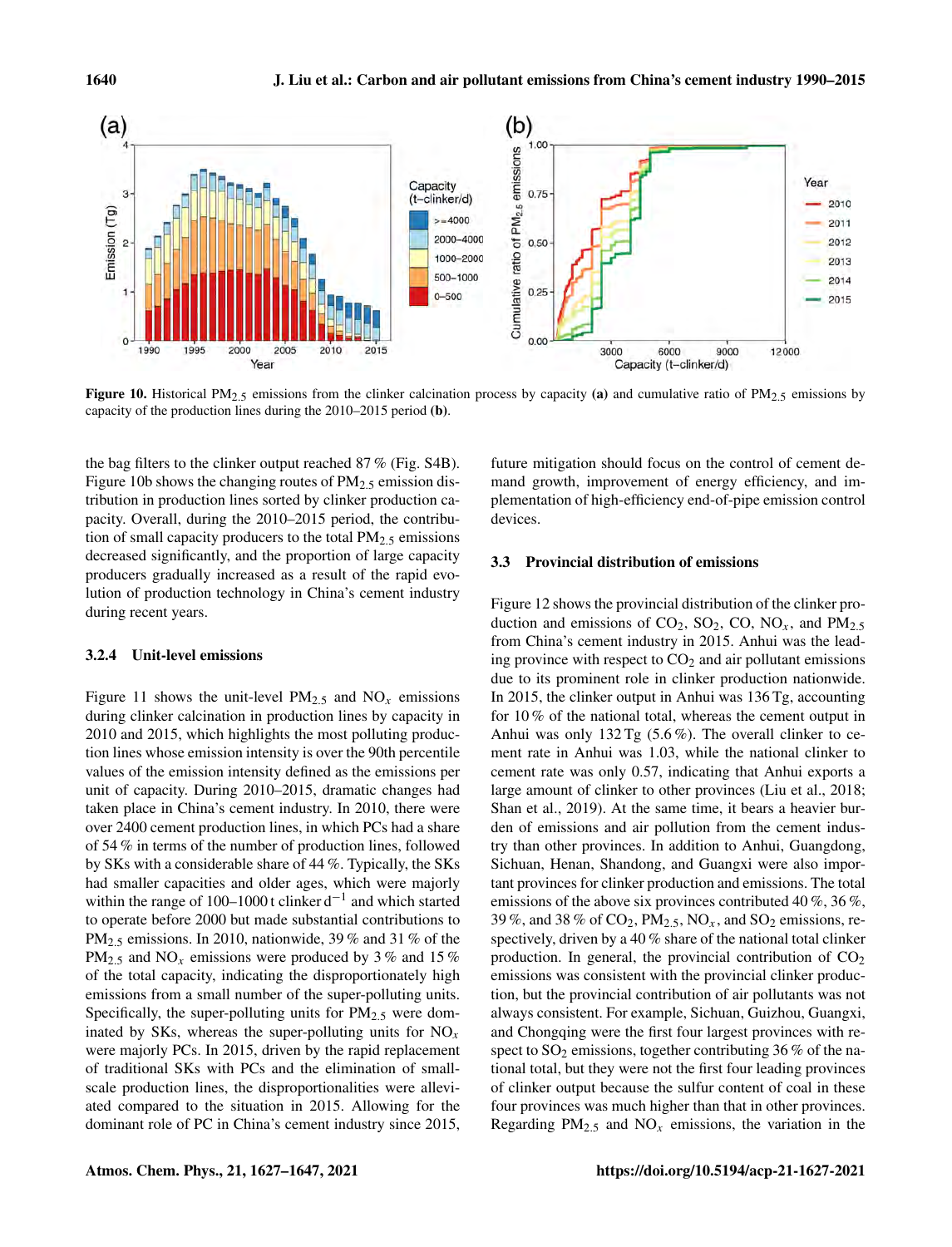

**Figure 11.** Unit-level PM<sub>2.5</sub> and NO<sub>x</sub> emissions during clinker calcination in production lines by capacity in 2010 and 2015. The black lines and gray shades illustrate the production lines whose emission intensity is over the 90th percentile values of the emission intensity defined as the emissions per unit of capacity.

penetration of end-of-pipe control technologies was another crucial factor in determining the differences in emissions. For example, Yunnan was the sixth largest province with respect to  $NO<sub>x</sub>$  emissions but with only moderate clinker output in 2015 since the average  $NO<sub>x</sub>$  removal percentage achieved by LNB and SNCR devices was only 13% in Yunnan, much lower than the national average of 30 %.

#### 3.4 Drivers to changes in emissions

The trends in  $SO_2$ ,  $NO_x$ ,  $PM_{2.5}$ , and  $CO_2$  emissions are affected by a variety of factors. As shown in Fig. 13, the growth of cement production continuously contributed to the increase in  $CO<sub>2</sub>$  and air pollutant emissions. The evolution of cement production technology from the shaft kilns to precalciner kilns has led to the dramatic decrease in  $SO<sub>2</sub>$  emissions but contributed to the increase in  $NO<sub>x</sub>$  and  $PM<sub>2.5</sub>$  emissions since the precalciner kilns have higher  $NO<sub>x</sub>$  and  $PM<sub>2.5</sub>$  emission factors than the shaft kilns. The decrease in energy intensity would decrease the coal-use demand per unit cement output, and the reduction of clinker to cement ratio would result in lower demand of coal and limestone, which both contributed to a continuous decrease in air pollutant and  $CO<sub>2</sub>$ emissions. The reduction of sulfur content in coal was helpful in reducing  $SO_2$  emissions. Prominently, the end-of-pipe control measures were the major driver of the remarkable decline of PM and  $NO<sub>x</sub>$  emissions. Overall, however, the  $SO<sub>2</sub>$ ,  $NO<sub>x</sub>$ , and  $CO<sub>2</sub>$  emissions were still 56 %, 659 %, and 627 % higher than the levels in 1990. Further steps including implementation of energy efficiency measures and promotion of high-efficiency  $SO_2$  and  $NO_x$  removal technologies are crucially needed to effectively reduce the emissions from the cement industry.

## 4 Discussion

#### 4.1 Uncertainty analysis

The uncertainties of the emission estimation in the study were quantified at both national and unit levels. We overlaid the uncertainty ranges of the national estimation in Figs. 14 and 15 with the emission estimates from various studies. Based on the 10 000 Monte Carlo simulations, the average uncertainty ranges of the national estimates were  $-27\%$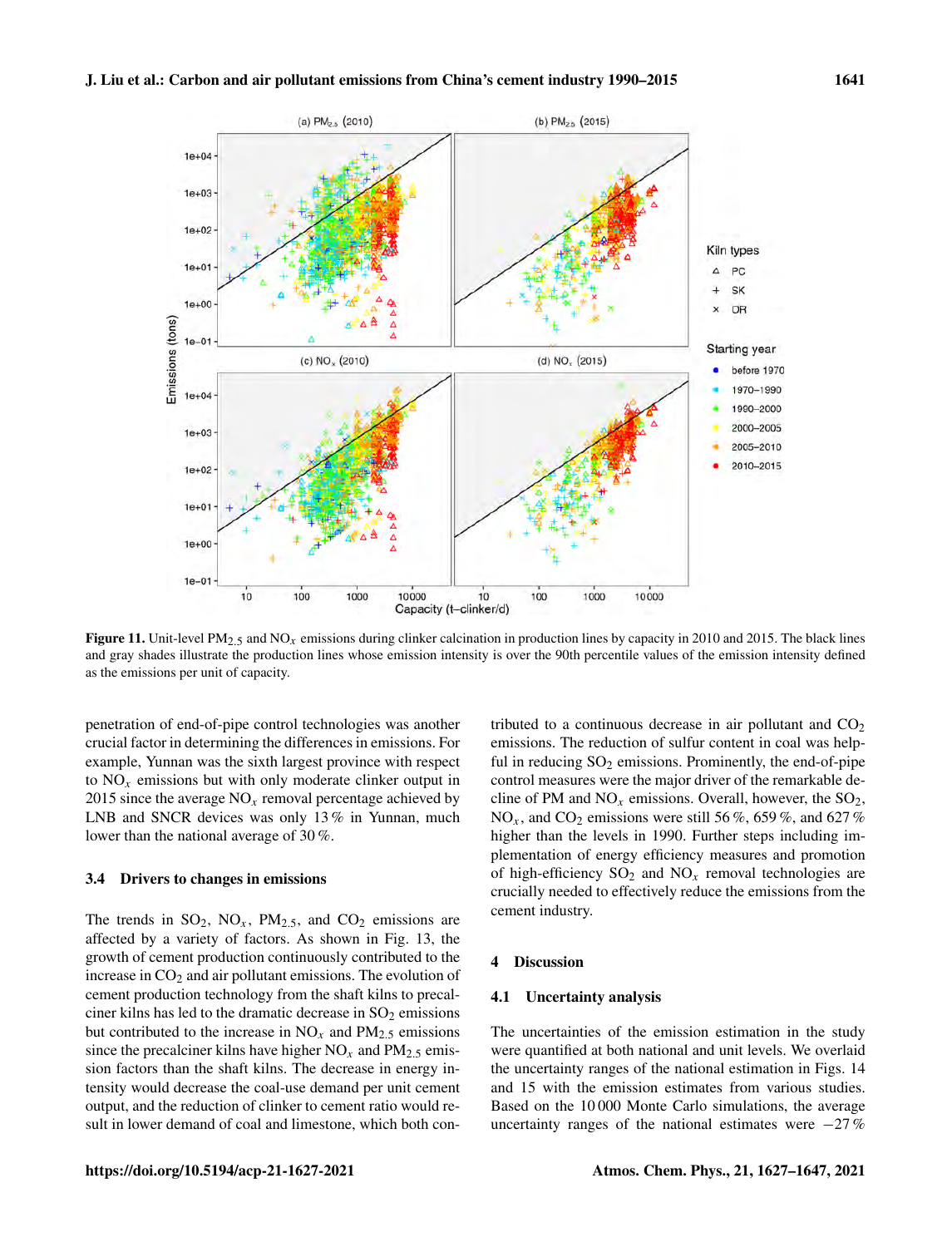

Figure 12. Provincial clinker production and  $CO_2$ ,  $SO_2$ ,  $CO$ ,  $NO_x$ , and  $PM_{2.5}$  emissions from China's cement industry in 2015.



Figure 13. Contribution of factors to the national emission changes in  $SO_2$ ,  $NO_x$ ,  $PM_{2.5}$ , and  $CO_2$  during 1990–2015.

to 30 %,  $-20\%$  to 21 %,  $-18\%$  to 19 %,  $-12\%$  to 14 %,  $-20\%$  to 22 %, and  $-16\%$  to 17 % for SO<sub>2</sub>, NO<sub>x</sub>, CO, CO<sub>2</sub>,  $PM_{2.5}$ , and  $PM_{10}$ , respectively, in 2015. The uncertainties arising from clinker and cement production and coal consumption contributed to the uncertainties of all species. The uncertainty of  $SO<sub>2</sub>$  emissions was primarily contributed by the uncertainties from the sulfur content of coal, sulfur retention in ash, and the sulfur absorption rates of clinker during calcination, whereas the sources of the uncertainties for  $NO<sub>x</sub>$  and PM emissions were dominated by uncertainties in the unabated emission factors and the removal efficiency of technologies. During 1990 and 2015, the respective uncertainty ranges of  $SO_2$ ,  $NO_x$ ,  $CO$ ,  $CO_2$ ,  $PM_{2.5}$ , and  $PM_{10}$  emissions had significantly decreased (Figs. 14 and 15), denot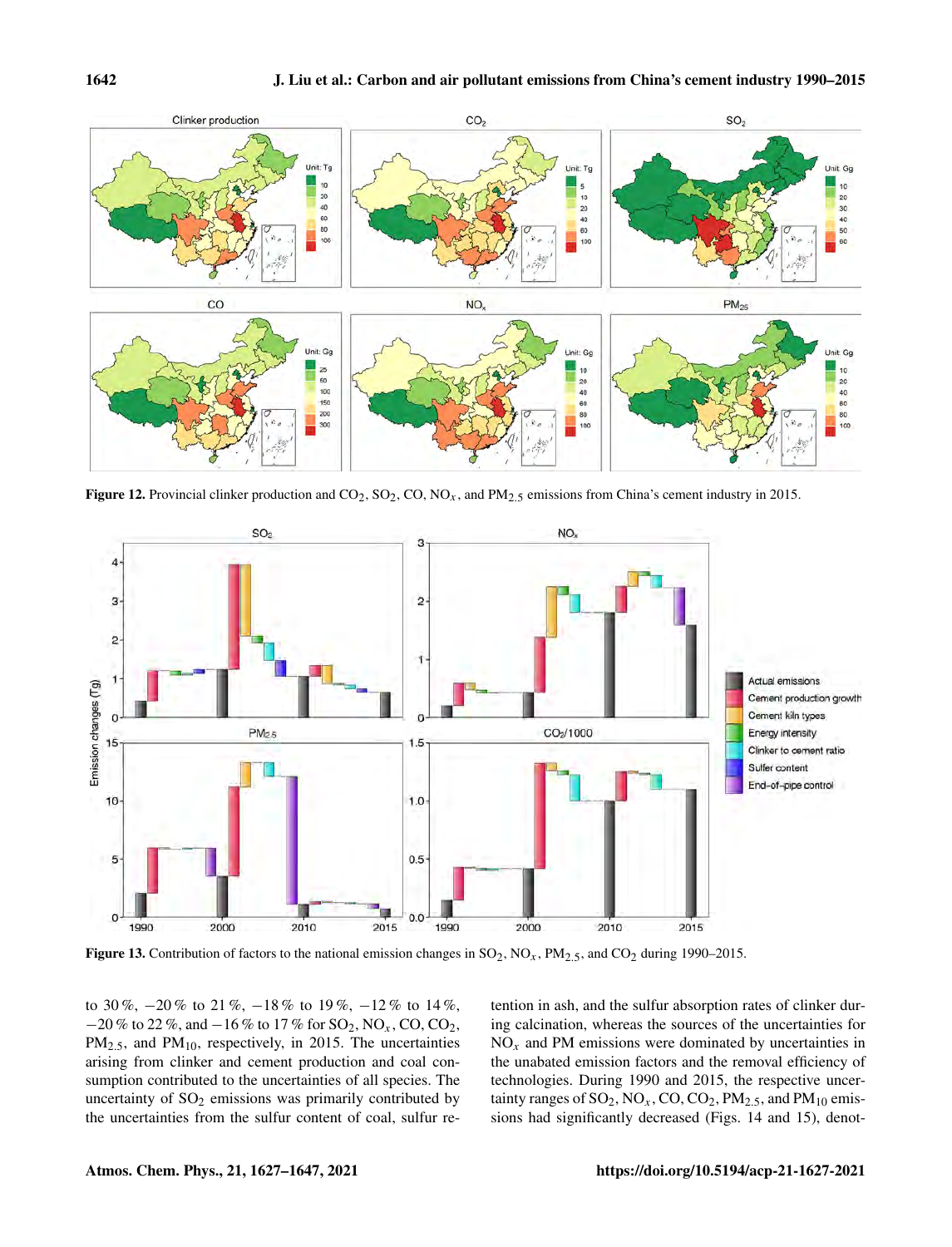ing the accuracy improvements from the input data. During the 2010–2015 period, the unit-level information on activity and control technologies was directly obtained from the MEE database, whereas for the past years, extrapolations and assumptions were made on the transition of activities, emission factors, technological penetration, and efficiencies, which resulted in higher uncertainties. In particular, for the  $PM_{2.5}$  and  $PM_{10}$  emissions, the uncertainty ranges shrunk significantly after 2010 since the wide application of high-efficiency bag filters with lower uncertainty was assumed to effectively reduce the rise of PM emissions, and the increase in fugitive emissions was much lower than the decrease in other process emissions. Our estimation of the uncertainty ranges was comparable with the recent united-based emission inventory of China's power plants (F. Liu et al., 2015) and the iron and steel industry (Wang et al., 2019) but was significantly narrower compared to previous studies relying only on statistics (Zhao et al., 2011, 2017).

We further quantified the uncertainty ranges of emission estimation at the unit level. For the selected production line (a precalciner kiln with a capacity of 4000 t clinker  $d^{-1}$ , equipped with LNB, SNCR, and bag filters in 2015), the uncertainty ranges declined significantly from −34 %–42 %,  $-30\% -29\%$ ,  $-25\% -29\%$ ,  $-21\% -22\%$ ,  $-37\% -51\%$ , and  $-35\% -45\%$  in 2000 to  $-29\% -31\%$ ,  $-21\% -24\%$ , −19 %–21 %, −12 %–13 %, −35 %–40 %, and −28 %–31 % in 2015 for  $SO_2$ ,  $NO_x$ ,  $CO$ ,  $CO_2$ ,  $PM_{2.5}$ , and  $PM_{10}$  emissions, respectively, showing consistent trends with the national uncertainty ranges. At the same time, the unit-specific uncertainty ranges were slightly broader than the national estimates because parts of the national uncertainties could be offset during the unit-level summation calculations.

#### 4.2 Comparison with previous studies

We compared our estimates of  $CO_2$ ,  $SO_2$ ,  $NO_x$ ,  $CO$ ,  $PM_{2.5}$ , and  $PM_{10}$  emissions with other bottom-up emission inventories (Lei et al., 2011a; Ke et al., 2012; MEE, 2012–2015; Crippa et al., 2014; Xu et al., 2014; Z. Liu et al., 2015; Zhang et al., 2015; Cai et al., 2016; Hua et al., 2016; Gao et al., 2017; Jiang et al., 2018; Shan et al., 2019), as shown in Figs. 14 and 15. There is abundant literature on  $CO<sub>2</sub>$ emissions (Fig. 14). Direct  $CO<sub>2</sub>$  emissions include both process emissions from the decomposition of limestone and fuel emissions from the burning of coal. Basically, our estimates of total direct  $CO<sub>2</sub>$  emissions had a consistent trend with other studies (Fig. 14c), and the variations among different studies mainly originated from the variations in the estimates of  $CO<sub>2</sub>$  fuel emissions. The  $CO<sub>2</sub>$  process emissions were directly calculated as the product of clinker output and the process  $CO<sub>2</sub>$  emission factor, which was highly consistent among different studies (Fig. 14a). However, there were larger discrepancies in the estimates of  $CO<sub>2</sub>$  fuel emissions because the amount of coal use in China's cement industry was not directly available in the statistics and was derived through the coal intensity value, which resulted in higher variations than the estimates of process emissions (Fig. 14b). Therefore, several studies, such as Z. Liu et al. (2015) and EDGAR v4.3 (Crippa et al., 2014), only reported the estimates for  $CO<sub>2</sub>$  process emissions and did not separate the  $CO<sub>2</sub>$  fuel emissions of the cement industry from the total industrial  $CO<sub>2</sub>$  fuel emissions. In Fig. 14b, the lower estimates of  $CO<sub>2</sub>$  fuel emissions presented by Shan et al. (2019) were due to the application of a lower  $CO<sub>2</sub>$  fuel emission factor (499 g  $CO_2$  kg<sup>-1</sup> coal vs. 1940 g  $CO_2$  kg<sup>-1</sup> coal in this study), whereas the higher estimates of  $CO<sub>2</sub>$  fuel emissions reported by Zhang et al. (2015) were likely due to the application of a higher  $CO<sub>2</sub>$  fuel emission factor.

As shown in Fig.  $15$ , for  $SO<sub>2</sub>$  emissions, our study presented consistent trajectories with two other Chinese studies (Hua et al., 2016; Lei et al., 2011a), whereas for CO emissions, the estimates by Hua et al. (2016) were slightly lower than the lower boundary of the 95 % CI calculated in this study after 2009, which was likely due to the adoption of the lower energy intensity in clinker production by Hua et al. (2016). For  $NO_x$  emissions, all studies exhibited a similar growth trend before 2010 (Lei et al., 2011a; Hua et al., 2016) and characterized a consistent declining trend from 2011 to 2015 (MEE, 2012–2015; Jiang et al., 2018), but Lei et al. (2011a) had slightly higher estimates of  $NO<sub>x</sub>$  emissions than the higher boundary of the 95 % CI of this study due to the selection of higher  $NO<sub>x</sub>$  emission factors. For PM emissions, all the studies indicated a similar trend during the 25 years, with two peaks occurring in the 1990s and 2000s. Even though we separately considered cement grinding and fugitive emission processes, in general the  $PM_{2.5}$  and  $PM_{10}$  emission estimates by the two other studies (Lei et al., 2011a; Hua et al., 2016) lay within the uncertainty ranges of this study since the other two studies also included the grinding process in the total PM emission factors, and the fugitive emissions were much lower than the emissions from the clinker calcination process. In fact, the central estimates of this study were significantly lower than those in the previous studies because we integrated the recent Chinese local measurements of PM emission factors in the clinker calcination process obtained during China's first pollution census (CRAES, 2011), which were lower than those in the previous studies (129 g kg<sup>-1</sup> in this study vs.  $168$  g kg<sup>-1</sup> reported by Lei et al., 2011a, for SK kilns). In addition, we estimated a more rapid declining trend of PM after 2009, which differs from the relatively stable trend presented by Hua et al. (2016), likely because these authors failed to characterize the PM emission control progress in China's cement industry in recent years.

# 5 Conclusions

This study estimates the trends of carbon dioxide and air pollutant emissions in China's cement industry during 1990– 2015 and investigated the drivers behind the trends with a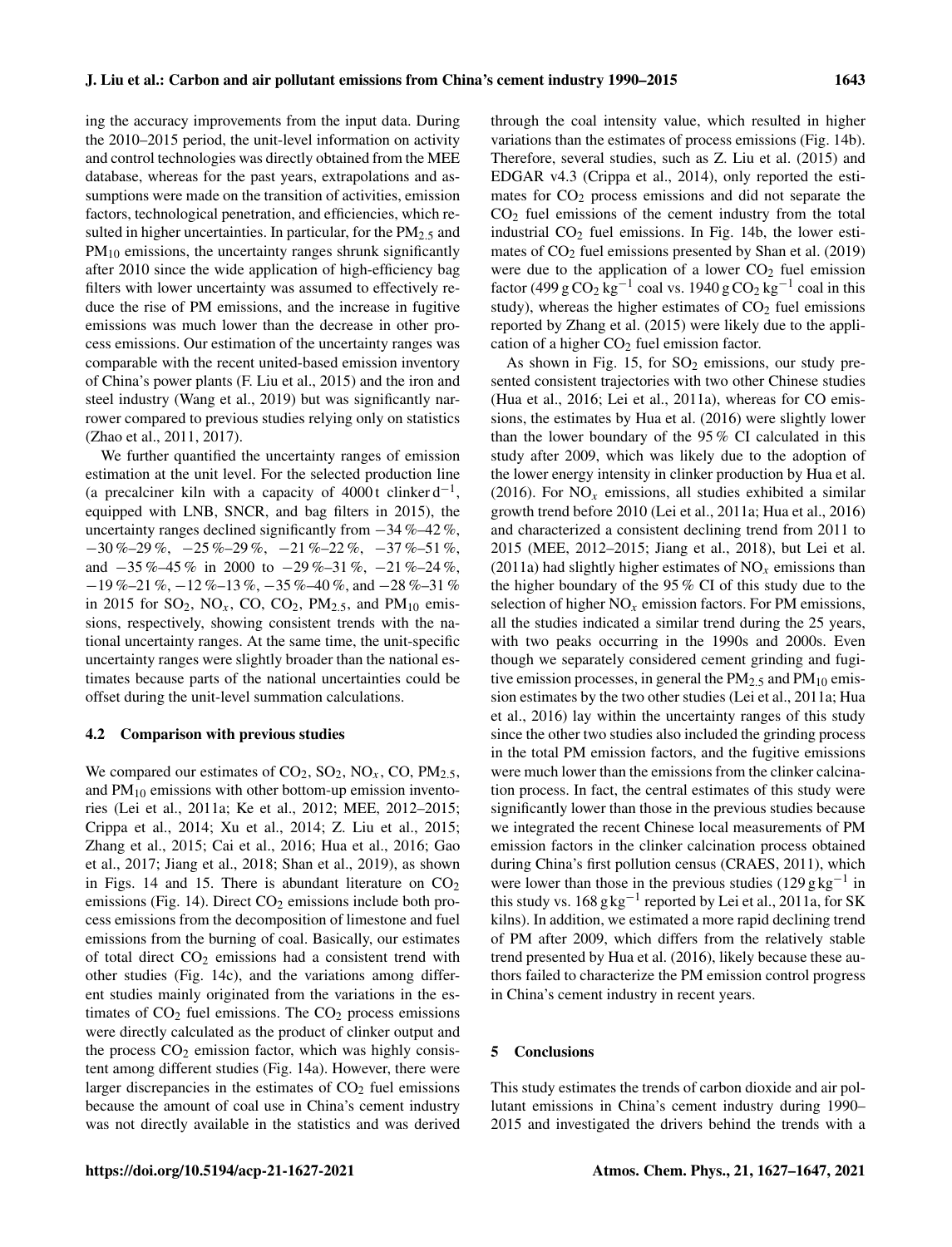

Figure 14. Comparisons of CO<sub>2</sub> process emissions (a), fuel emissions (b), and total emissions (c) from China's cement industry during the 1990–2015 period. The gray shading illustrates the 95 % confidence interval of the emission estimates in this study.



Figure 15. Comparisons of  $SO_2$ ,  $NO_x$ ,  $CO$ ,  $PM_{2.5}$ , and  $PM_{10}$  emissions from China's cement industry during the 1990–2015 period. The gray shading illustrates the 95 % confidence interval of the emission estimates in this study.

combination of unit-based information on activities, control technologies, and building and retirement dates for ∼ 3100 clinker production lines and ∼ 4500 cement grinding stations. According to our estimates,  $SO_2$ ,  $NO_x$ ,  $CO$ ,  $PM_{2.5}$ ,  $PM_{10}$ , and  $CO<sub>2</sub>$  emissions in China's cement industry were 0.66, 1.59, 3.46, 0.77, 1.37 Tg, and 1.10 Pg, respectively, in 2015. From 1990 to 2015, the  $CO_2$ ,  $SO_2$ , and  $NO_x$  emissions from the cement industry increased by  $627\%$ ,  $56\%$ , and 659 %, whereas the CO,  $PM_{2.5}$ , and  $PM_{10}$  emissions decreased by 9 %, 63 %, and 59 %, respectively. A significant technological transition has occurred in the past 25 years resulting in different emission trajectories for different species. The  $CO<sub>2</sub>$  emissions experienced an overall growth driven by the rapid growth of cement production, whereas the  $SO<sub>2</sub>$  and CO emissions have declined since 2003 with the rapid technological transition from the old shaft kilns to the new precalciner kilns, while the end-of-pipe emission control measures were the major reasons for the decline in the PM and  $NO<sub>x</sub>$ emissions.

In the recent years of 2010 to 2015, significant changes have occurred in China's cement industry, driven by the growing demand for cement products and offset by the strengthened emission control policies. In 2010, disproportionately high emissions were produced by a small number of the super-polluting units in the cement industry. Numerous precalciner kilns with a capacity greater than 4000 t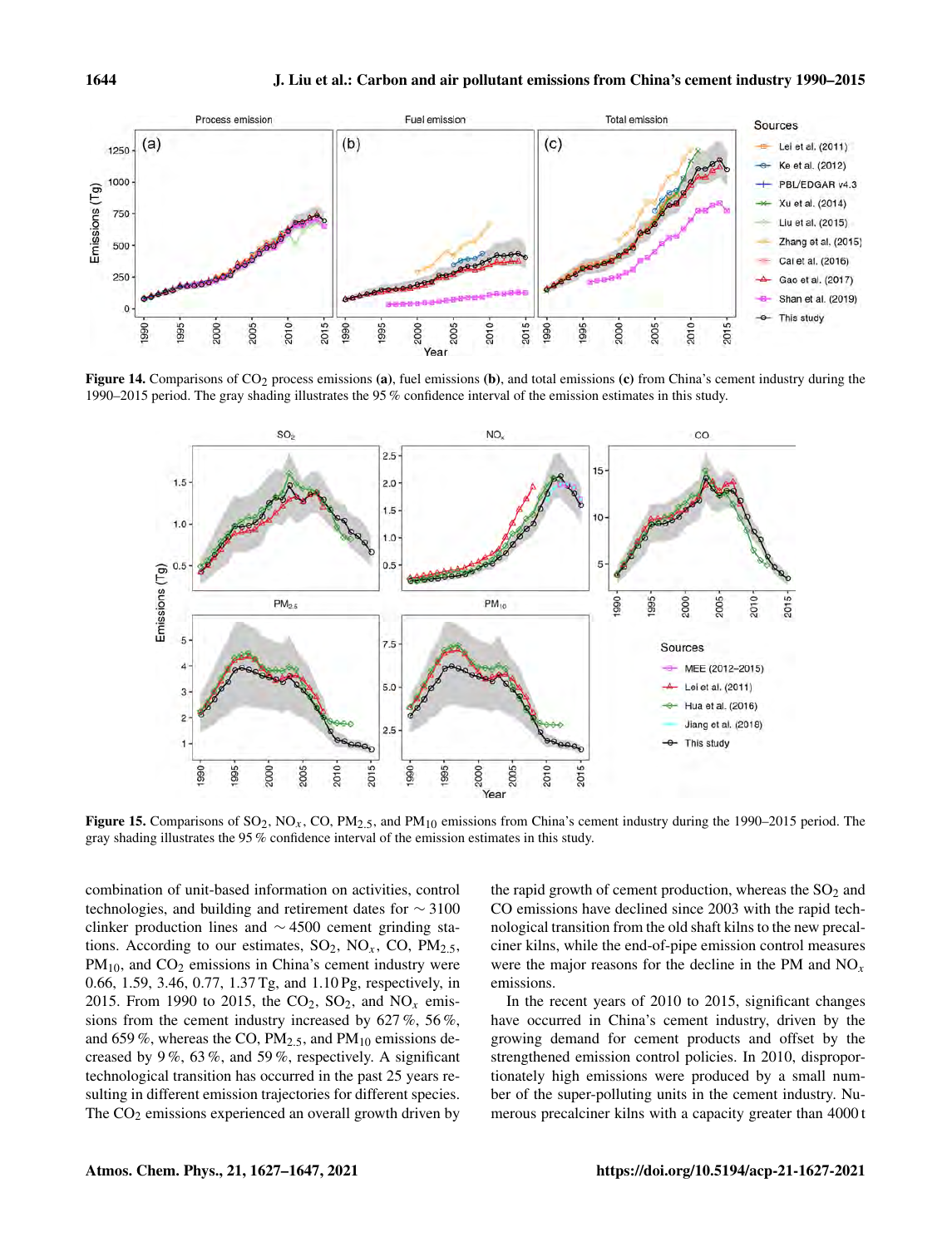clinker  $d^{-1}$  were built to replace the outdated small shaft kilns. The end-of-pipe emission control facilities, such as LNB, SNCR, and bag filters, were widely promoted to reach the new emission standard (GB4915-2013) of  $400 \text{ mg m}^{-3}$ for NO<sub>x</sub> and of 30 mg m<sup>-3</sup> for particulates since 2014. Meanwhile, for the first time, cement production peaked in 2014. The respective penetration rates of LNB and SNCR increased from 11% and 1% in 2011 to 50% and 97% in 2015, which constrained the rapidly growing trend of  $NO<sub>x</sub>$  emissions. Before 2003, the small capacity producers  $\left( < 2000 \text{ t} \right)$ clinker d<sup>-1</sup>) contributed over 75 % of the clinker output, and then the share of large-scale production lines  $(> 2000 t$ clinker  $d^{-1}$ ), majorly contributed by precalciner kilns, increased sharply afterwards. Since the precalciner kilns have lower emission factors of  $SO<sub>2</sub>$  and CO and higher penetration of high-efficiency PM and  $NO<sub>x</sub>$  removal technologies, the elimination of small capacity producers achieved substantial emission reductions in the cement industry. Moreover, though not involved in this study due to data unavailability, large-scale production lines have higher energy efficiencies than the small capacity production lines which contribute to additional reductions of  $CO<sub>2</sub>$  and air pollutant emissions. Great emission reduction potentials can be achieved in the cement industry in the near future by eliminating the excess and outdated production capacities, strengthening the online emission monitoring systems and promoting ultralow emission technologies.

This study has several uncertainties and limitations. The emission estimates for the 1990s and 2000s were considered to have higher uncertainties than the estimates for the years of the 2010s due to incomplete unit-level information for the early years. More unit-based data for the past years need to be collected from provincial and sub-provincial departments to improve the temporal coverage. This study does not consider the application of wastes as fuels in the cement industry. In 2017, there were around 100 cement kilns that could burn household wastes, municipal sludge, and hazard wastes as substitutes for coal use, but the overall thermal substitution ratio was only 1.5 % due to limited waste disposal rates in the kilns and the low calorific value of waste fuels (Gao, 2018). We thus did not take into account the use of waste-derived fuels in the study. We predicted the coal-use intensity by the linear regression between the logarithm of energy intensity and time in years, which may underestimate the improvement in the energy efficiency of clinker production in recent years. Unit-based coal-use data are helpful in narrowing the gaps between model estimation and the real world situation. Compared with the  $CO<sub>2</sub>$  emission factors, local measurements for the emission factors of air pollutants are still limited. More on-site measurements are needed to better characterize the source-specific emission factors and particle-size distributions to improve the understanding of emissions from China's cement industry.

*Data availability.* The detailed emissions data developed in this study and all underlying data presented in the figures are available at https://doi.org[/10.6084/m9.figshare.c.5223113.v1](https://doi.org/10.6084/m9.figshare.c.5223113.v1) (Liu et al., 2020) and<http://meicmodel.org/dataset-cced.html> (Liu et al., 2021).

*Supplement.* The supplement related to this article is available online at: [https://doi.org/10.5194/acp-21-1627-2021-supplement.](https://doi.org/10.5194/acp-21-1627-2021-supplement)

*Author contributions.* QZ designed the study, JL and DT calculated emissions, YZ, JC, XQ, QS, and YL helped on data processing, QZ, LY, JL, DT, and YL interpreted the data, and JL and DT prepared the paper with contributions from all coauthors.

*Competing interests.* The authors declare that they have no conflict of interest.

*Acknowledgements.* We thank Youwang Deng for collecting data at the early stages of this work.

*Financial support.* This research has been supported by the National Natural Science Foundation of China (grant nos. 91744310, 41625020, 41921005), the Beijing Natural Science Foundation (grant no. 8192024), and the China Postdoctoral Science Foundation (grant no. 2018M641382).

*Review statement.* This paper was edited by Min Shao and reviewed by three anonymous referees.

#### **References**

- Bo, Y. and Hu, X.: Thinking on the  $NO<sub>x</sub>$  emission and monitoring in China's cement industry, in: Proceedings of the annual meeting of the Chinese academy of environmental sciences, 5 May 2010, Shanghai, China, 4, 3421–3427, 2010 (in Chinese).
- Cai, B., Wang, J., He, J., and Geng, Y.: Evaluating  $CO<sub>2</sub>$ emission performance in China's cement industry: An enterprise perspective, Appl. Energ., 166, 191–200, https://doi.org[/10.1016/j.apenergy.2015.11.006,](https://doi.org/10.1016/j.apenergy.2015.11.006) 2016.
- Cao, Z., Shen, L., Zhao, J., Liu, L., Zhong, S., Sun, Y., and Yang, Y.: Toward a better practice for estimating the  $CO<sub>2</sub>$  emission factors of cement production: An experience from China, J. Clean Prod., 139, 527–539, https://doi.org[/10.1016/j.jclepro.2016.08.070,](https://doi.org/10.1016/j.jclepro.2016.08.070) 2016.
- Chen, W., Hong, J., and Xu, C.: Pollutants generated by cement production in China, their impacts, and the potential for environmental improvement, J. Clean Prod., 103, 61–69, https://doi.org[/10.1016/j.jclepro.2014.04.048,](https://doi.org/10.1016/j.jclepro.2014.04.048) 2015.
- China Cement Association: China Cement Almanac, China building industry press, Beijing, China, 2001–2010.
- China Cement Association: Research on total coal consumption control plan and policy analysis of cement industry, avail-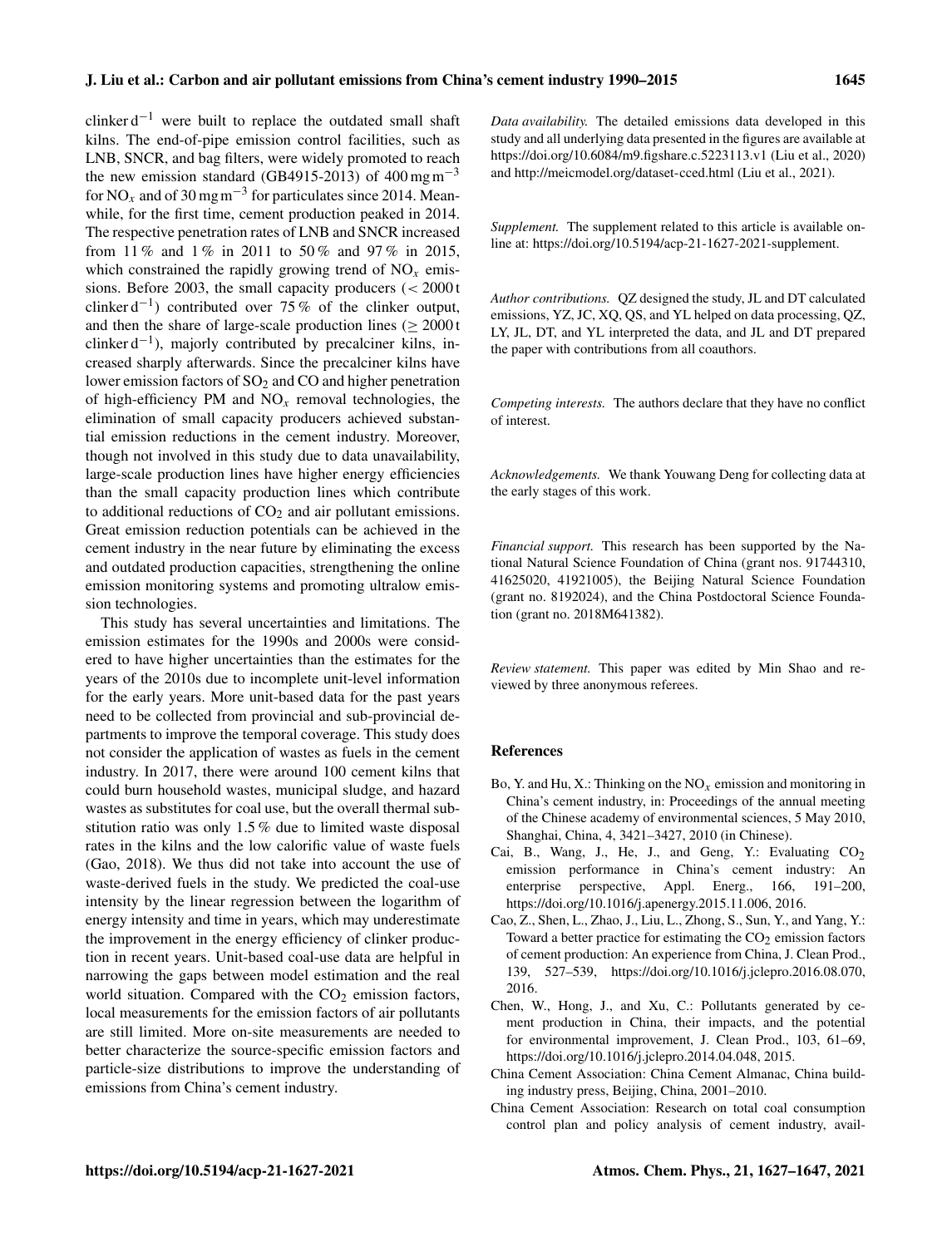able at:<http://coalcap.nrdc.cn/datum/info?id=16&type=1> (last access: 11 October 2019), 2015.

- CRAES: The first national census of pollution sources-manual on pollutant generation and emission factors of industrial sources, China environmental science press, Beijing, China, 2011.
- Crippa, M., Janssens-Maenhout, G., Guizzardi, D., Muntean, M., Schaaf, E., Olivier, J. G., Denier Van Der Gon, H., and Dentener, F. J.: EDGAR\_v4.3: a global air pollutant emission inventory from 1970 to 2010, AGU Fall Meeting Abstracts, 22, A22B-06, 2014.
- CSI:  $CO<sub>2</sub>$  accounting and reporting standard for the cement industry, version 2.0, available at: [https://www.ghgprotocol.org/sites/](https://www.ghgprotocol.org/sites/default/files/ghgp/co2_CSI_Cement_Protocol-V2.0_0.pdf) [default/files/ghgp/co2\\_CSI\\_Cement\\_Protocol-V2.0\\_0.pdf](https://www.ghgprotocol.org/sites/default/files/ghgp/co2_CSI_Cement_Protocol-V2.0_0.pdf) (last access: 11 October 2019), 2005.
- Cui, S. and Liu, W.: Analysis of  $CO<sub>2</sub>$  emission mitigation potential in cement producing processes, China Cement, 04, 57–59, 2008 (in Chinese).
- Fan, W., Zhu, T., Sun, Y., and Lv, D.: Effects of gas compositions on  $NO<sub>x</sub>$  reduction by selective non-catalytic reduction with ammonia in a simulated cement pre-<br>calciner atmosphere, Chemosphere, 113, 182-187, atmosphere, Chemosphere, 113, 182-187, https://doi.org[/10.1016/j.chemosphere.2014.05.034,](https://doi.org/10.1016/j.chemosphere.2014.05.034) 2014.
- Gao, T., Shen, L., Shen, M., Liu, L., Chen, F., and Gao, L.: Evolution and projection of  $CO<sub>2</sub>$  emissions for China's cement industry from 1980 to 2020, Renew. Sust. Energ. Rev., 74, 522–537, https://doi.org[/10.1016/j.rser.2017.02.006,](https://doi.org/10.1016/j.rser.2017.02.006) 2017.
- Gao, C.: Introspection and suggestion on the technology development of cement kiln co-processing waste in China, Cement Guide for New Epoch, 24, 1–4+6, https://doi.org[/10.16008/j.cnki.1008-0473.2018.03.001,](https://doi.org/10.16008/j.cnki.1008-0473.2018.03.001) 2018 (in Chinese).
- Hasanbeigi, A., Morrow, W., Masanet, E., Sathaye, J., and Xu, T.: Energy efficiency improvement and  $CO<sub>2</sub>$  emission reduction opportunities in the cement industry in China, Energ. Policy, 57, 287–297, https://doi.org[/10.1016/j.enpol.2013.01.053,](https://doi.org/10.1016/j.enpol.2013.01.053) 2013.
- Hua, S., Tian, H., Wang, K., Zhu, C., Gao, J., Ma, Y., Xue, Y., Wang, Y., Duan, S., and Zhou, J.: Atmospheric emission inventory of hazardous air pollutants from China's cement plants: Temporal trends, spatial variation characteristics and scenario projections, Atmos. Environ., 128, 1–9, https://doi.org[/10.1016/j.atmosenv.2015.12.056,](https://doi.org/10.1016/j.atmosenv.2015.12.056) 2016.
- IPCC: IPCC Guidelines for National Greenhouse Gas Inventories, available at: [https://www.ipcc-nggip.iges.or.jp/public/](https://www.ipcc-nggip.iges.or.jp/public/2006gl/) [2006gl/](https://www.ipcc-nggip.iges.or.jp/public/2006gl/) (last access: 11 October 2019), 2006.
- Jiang, C., Song, X., Zhong, Y., Sun, Y., and Lei, Y.: Emissions Inventory and Characteristics of  $NO<sub>x</sub>$  from Cement Industry, Environm. Sci., 39, 4841–4848, 2018.
- Ke, J., Zheng, N., Fridley, D., Price, L., and Zhou, N.: Potential energy savings and  $CO<sub>2</sub>$  emissions reduction of China's cement industry, Energ. Policy, 45, 739–751, https://doi.org[/10.1016/j.enpol.2012.03.036,](https://doi.org/10.1016/j.enpol.2012.03.036) 2012.
- Lei, Y., Zhang, Q., Nielsen, C., and He, K.: An inventory of primary air pollutants and  $CO<sub>2</sub>$  emissions from cement production in China, 1990–2020, Atmos. Environ., 45, 147–154, https://doi.org[/10.1016/j.atmosenv.2010.09.034,](https://doi.org/10.1016/j.atmosenv.2010.09.034) 2011a.
- Lei, Y., Zhang, Q., He, K. B., and Streets, D. G.: Primary anthropogenic aerosol emission trends for China, 1990–2005, Atmos. Chem. Phys., 11, 931–954, https://doi.org[/10.5194/acp-11-931-](https://doi.org/10.5194/acp-11-931-2011) [2011,](https://doi.org/10.5194/acp-11-931-2011) 2011b.
- Liu, F., Zhang, Q., Tong, D., Zheng, B., Li, M., Huo, H., and He, K. B.: High-resolution inventory of technologies, activities, and emissions of coal-fired power plants in China from 1990 to 2010, Atmos. Chem. Phys., 15, 13299–13317, https://doi.org[/10.5194/acp-15-13299-2015,](https://doi.org/10.5194/acp-15-13299-2015) 2015.
- Liu, H.: Control of  $SO<sub>2</sub>$  from cement kiln systems, China Cement, 11, 74–77, 2006 (in Chinese).
- Liu, J., Zhang, S., and Wagner, F.: Exploring the driving forces of energy consumption and environmental pollution in China's cement industry at the provincial level, J. Clean Prod., 184, 274– 285, https://doi.org[/10.1016/j.jclepro.2018.02.277,](https://doi.org/10.1016/j.jclepro.2018.02.277) 2018.
- Liu, J., Tong, D., Zheng, Y., Cheng, J., Qin, X., Shi, Q., Yan, L., Lei, Y., and Zhang, Q.: Carbon and air pollutant emissions from China's cement industry 1990–2015: trends, evolution of technologies and drivers, figshare. Collection, https://doi.org[/10.6084/m9.figshare.c.5223113.v1,](https://doi.org/10.6084/m9.figshare.c.5223113.v1) 2020.
- Liu, J., Tong, D., Zheng, Y., Cheng, J., Qin, X., Shi, Q., Yan, L., Lei, Y., and Zhang, Q.: China Cement Emission Database (CCED), available at: [http://meicmodel.org/dataset-cced.html,](http://meicmodel.org/dataset-cced.html) last access: 5 February 2021.
- Liu, M., Wang, H., Wang, H., Oda, T., Zhao, Y., Yang, X., Zang, R., Zang, B., Bi, J., and Chen, J.: Refined estimate of China's  $CO<sub>2</sub>$  emissions in spatiotemporal distributions, Atmos. Chem. Phys., 13, 10873–10882, https://doi.org[/10.5194/acp-13-10873-](https://doi.org/10.5194/acp-13-10873-2013) [2013,](https://doi.org/10.5194/acp-13-10873-2013) 2013.
- Liu, Z., Guan, D., Wei, W., Davis, S. J., Ciais, P., Bai, J., Peng, S., Zhang, Q., Hubacek, K., Marland, G., Andres, R. J., Crawford-Brown, D., Lin, J., Zhao, H., Hong, C., Boden, T. A., Feng, K., Peters, G. P., Xi, F., Liu, J., Li, Y., Zhao, Y., Zeng, N., and He, K.: Reduced carbon emission estimates from fossil fuel combustion and cement production in China, Nature, 524, 335–338, https://doi.org[/10.1038/nature14677,](https://doi.org/10.1038/nature14677) 2015.
- Lu, Z., Zhang, Q., and Streets, D. G.: Sulfur dioxide and primary carbonaceous aerosol emissions in China and India, 1996–2010, Atmos. Chem. Phys., 11, 9839–9864, https://doi.org[/10.5194/acp-11-9839-2011,](https://doi.org/10.5194/acp-11-9839-2011) 2011.
- Ministry of Ecology and Environment of the People's Republic of China (MEE): Annual report of environmental statistics, available from:<http://www.mee.gov.cn/hjzl/sthjzk/sthjtjnb/> (last access: 4 February 2021), 2012–2015.
- National Bureau of Statistics: China Statistical Yearbook, China Statistics Press, Beijing, China, 1991.
- National Bureau of Statistics: China Statistical Yearbook, China Statistics Press, Beijing, China, 1991–2010a.
- National Bureau of Statistics: China Industry Economy Statistical Yearbook, China Statistics Press, Beijing, China, 1991–2010b.
- National Bureau of Statistics: China Energy Statistical Yearbook, China Statistics Press, Beijing, China, 2016.
- Ohara, T., Akimoto, H., Kurokawa, J., Horii, N., Yamaji, K., Yan, X., and Hayasaka, T.: An Asian emission inventory of anthropogenic emission sources for the period 1980–2020, Atmos. Chem. Phys., 7, 4419–4444, https://doi.org[/10.5194/acp-7-4419-](https://doi.org/10.5194/acp-7-4419-2007) [2007,](https://doi.org/10.5194/acp-7-4419-2007) 2007.
- Shan, Y., Zhou, Y., Meng, J., Mi, Z., Liu, J., and Guan, D.: Peak cement-related  $CO<sub>2</sub>$  emissions and the changes in drivers in China, J. Ind. Ecol., 23, 959–971, https://doi.org[/10.1111/jiec.12839,](https://doi.org/10.1111/jiec.12839) 2019.
- Shen, L., Gao, T., Zhao, J., Wang, L., Wang, L., Liu, L., Chen, F., and Xue, J.: Factory-level measurements on  $CO<sub>2</sub>$  emission fac-